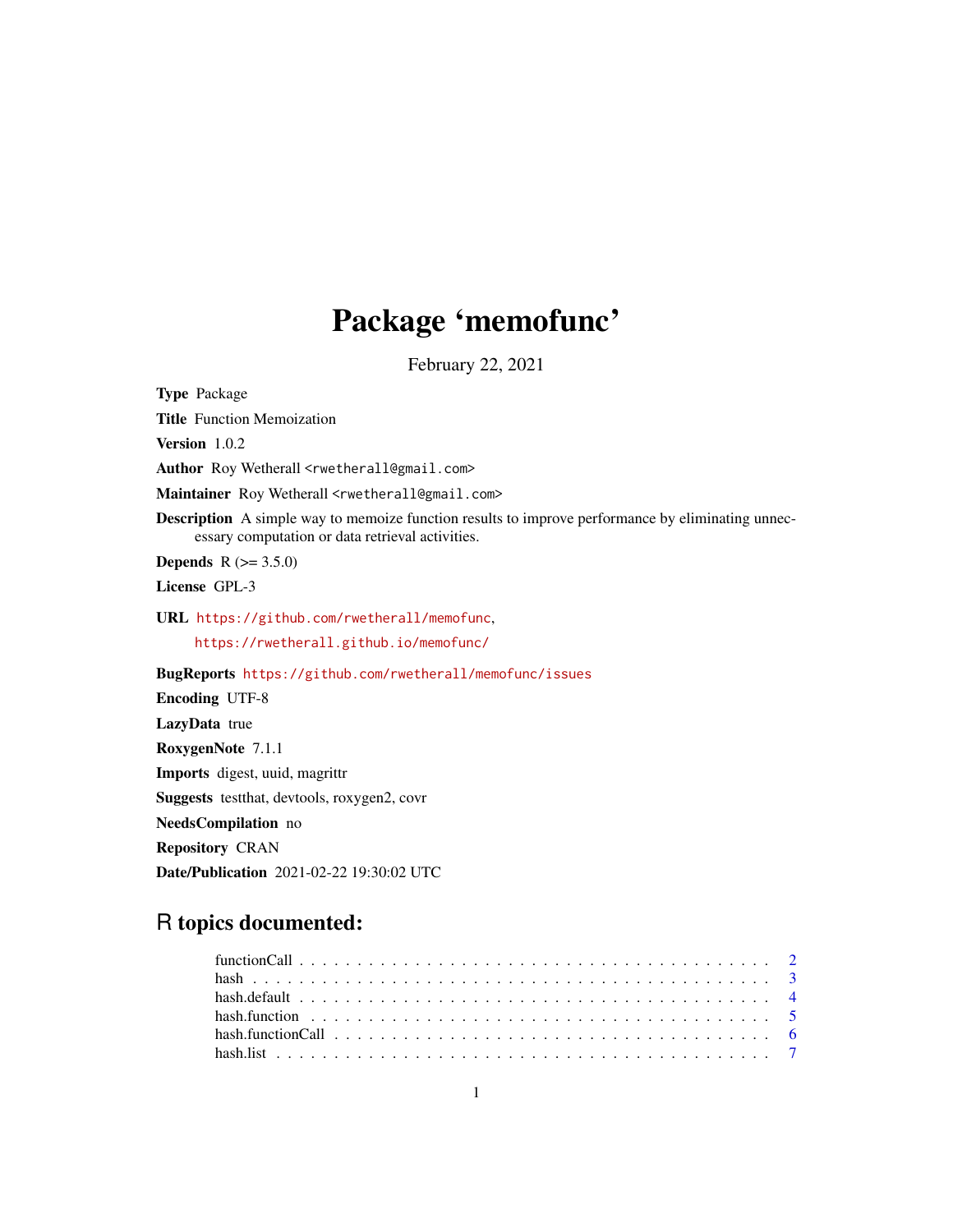<span id="page-1-0"></span>

| - 8 |
|-----|
|     |
|     |
|     |
|     |
|     |
|     |
|     |
|     |
|     |
|     |
|     |
|     |
|     |
|     |
|     |

#### **Index** [27](#page-26-0)

# Description

For a given function and call, return a list of class 'functionCall' which can be hashed to provide a unique identifier for the function and parameters used for this call.

# Usage

```
functionCall(f = sys.function(sys.parent()), call = sys.call(sys.parent()))
```
# Arguments

|      | function, defaults to the containing function |
|------|-----------------------------------------------|
| call | call, default to the containing call          |

# Value

functionCall, a hashable form of the function call information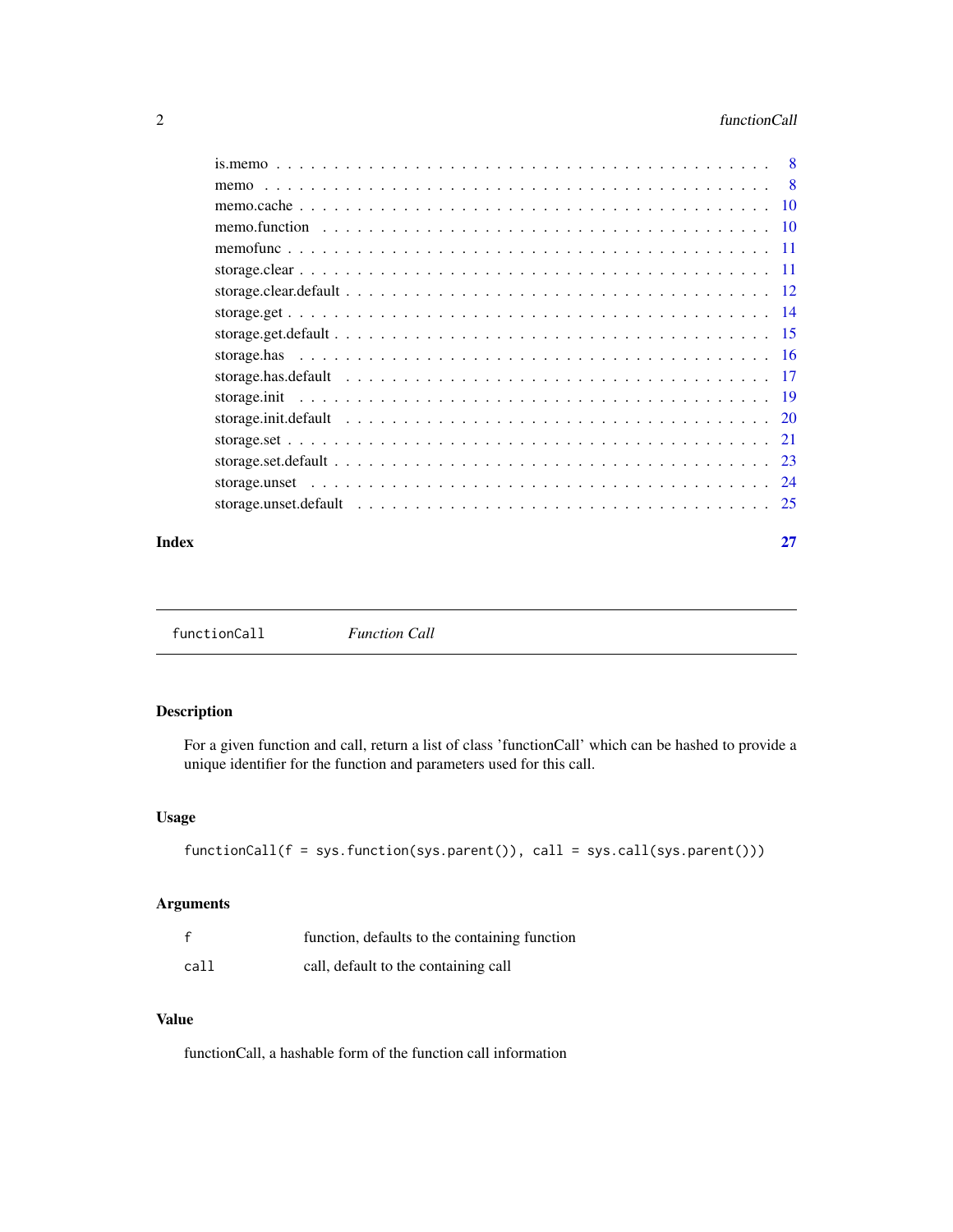#### <span id="page-2-0"></span>hash 3

# Examples

```
# my example function
my.function \leq function (x, y) x+y# create a new function call
my.functionCall <- functionCall(my.function, call("my.function", 10, 10))
# the function and arguments are now available
my.functionCall$f
my.functionCall$args
# using the default argument values to get the function call of the containing function
my.function2 <- function (x, y) functionCall()
my.functionCall2 <- my.function2(10, 10)
# the function and arguments are now available
my.functionCall2$f
my.functionCall2$args
```
hash *Hash*

#### Description

Hashes a value into a string.

#### Usage

hash(value)

# Arguments

value value to hash

#### Value

hashed value as a string

## Examples

my.function  $\leq$  function  $(x, y)$   $x+y$ # a list of values to hash values <- list( "Hello world!", 101, 3.142, TRUE, my.function,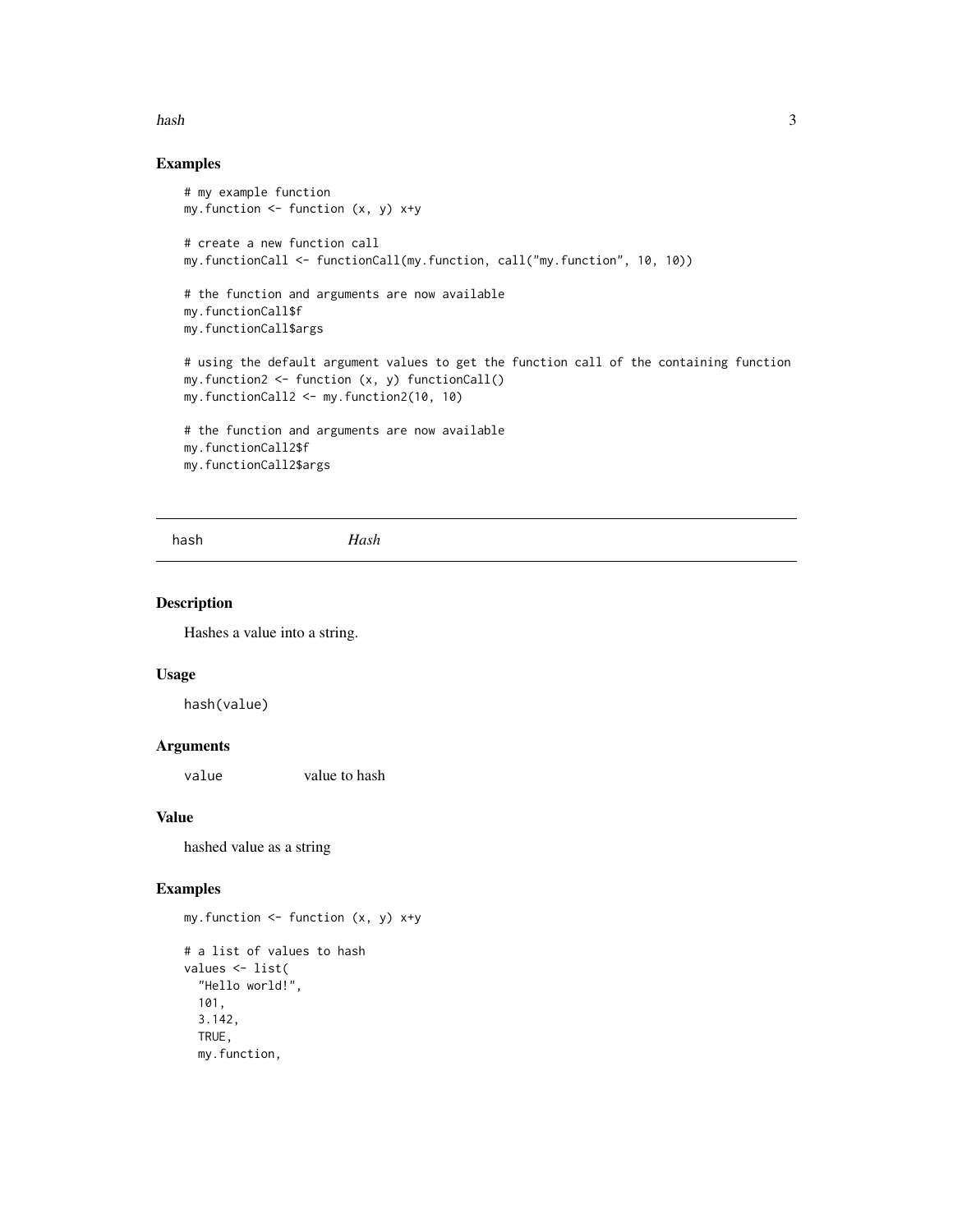#### <span id="page-3-0"></span>4 hash.default

```
(function (x, y) x+y),functionCall(my.function, call("my.function", 10, 10)),
  list(a=1, b=2, c="hello")
\mathcal{L}# hash the values in the list
(hashes <- lapply(values, hash))
# Note that functions with the same body will have the same hash
hashes[[5]] == hashes[[6]]
```
hash.default *Hash*

#### Description

Default hash function.

# Usage

## Default S3 method: hash(value)

# Arguments

value value to hash

#### Value

hashed value as a string

#### References

digest::digest(value)

# Examples

my.function  $\le$  function  $(x, y)$   $x+y$ 

```
# a list of values to hash
values <- list(
  "Hello world!",
  101,
  3.142,
  TRUE,
  my.function,
  (function (x, y) x+y),
  functionCall(my.function, call("my.function", 10, 10)),
  list(a=1, b=2, c='hello"))
```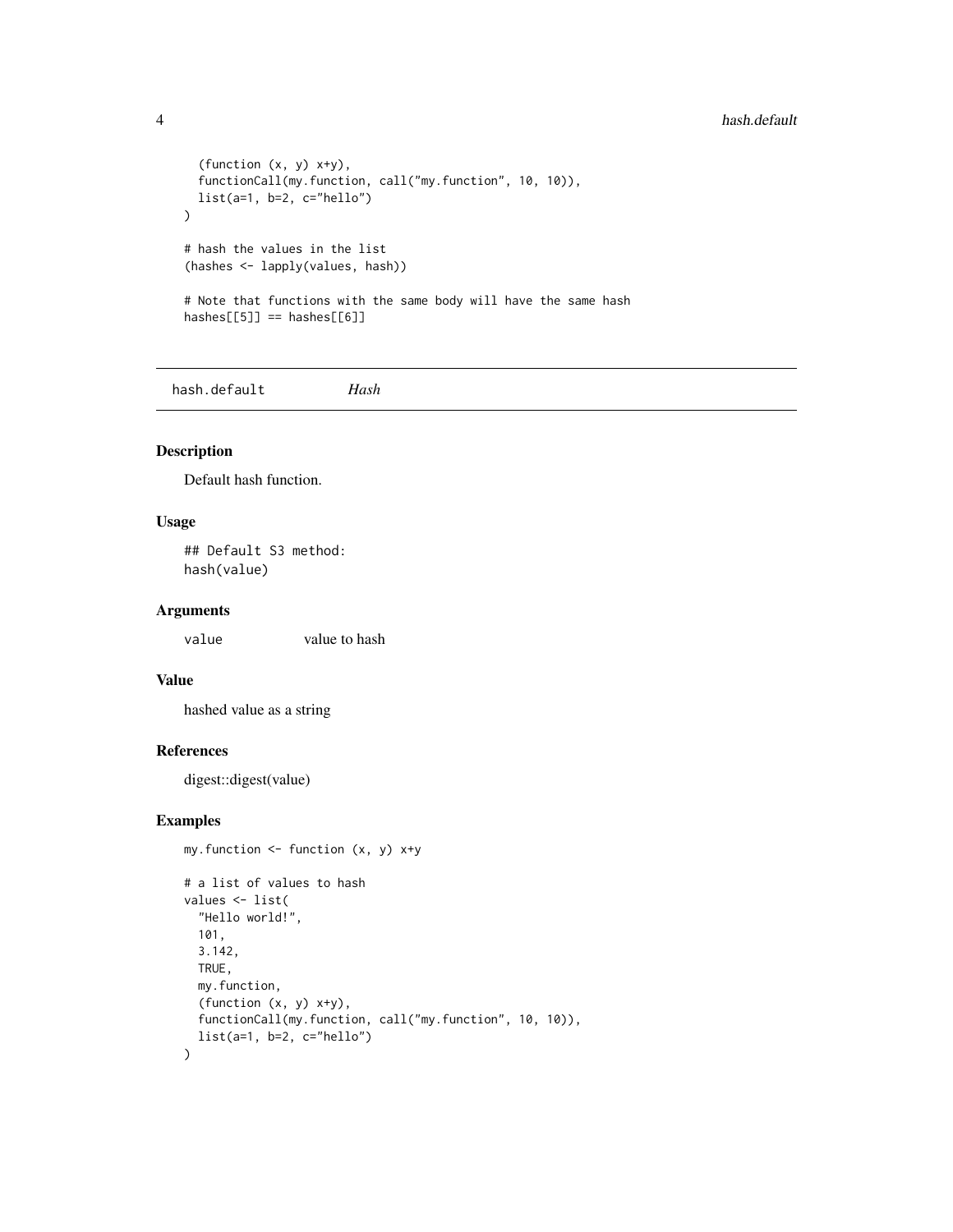#### <span id="page-4-0"></span>hash.function 5

```
# hash the values in the list
(hashes <- lapply(values, hash))
# Note that functions with the same body will have the same hash
hashes[[5]] == hashes[[6]]
```
hash.function *Hash*

#### Description

Hashes a function, but considering the formals and body, thus the resulting has is influenced by changes to signature and implementation.

#### Usage

```
## S3 method for class '`function`'
hash(value)
```
#### Arguments

value value to hash

#### Value

hashed value as a string

```
my.function \le function (x, y) x+y# a list of values to hash
values <- list(
  "Hello world!",
  101,
  3.142,
  TRUE,
  my.function,
  (function (x, y) x+y),
  functionCall(my.function, call("my.function", 10, 10)),
  list(a=1, b=2, c='hello"))
# hash the values in the list
(hashes <- lapply(values, hash))
# Note that functions with the same body will have the same hash
hashes[[5]] == hashes[[6]]
```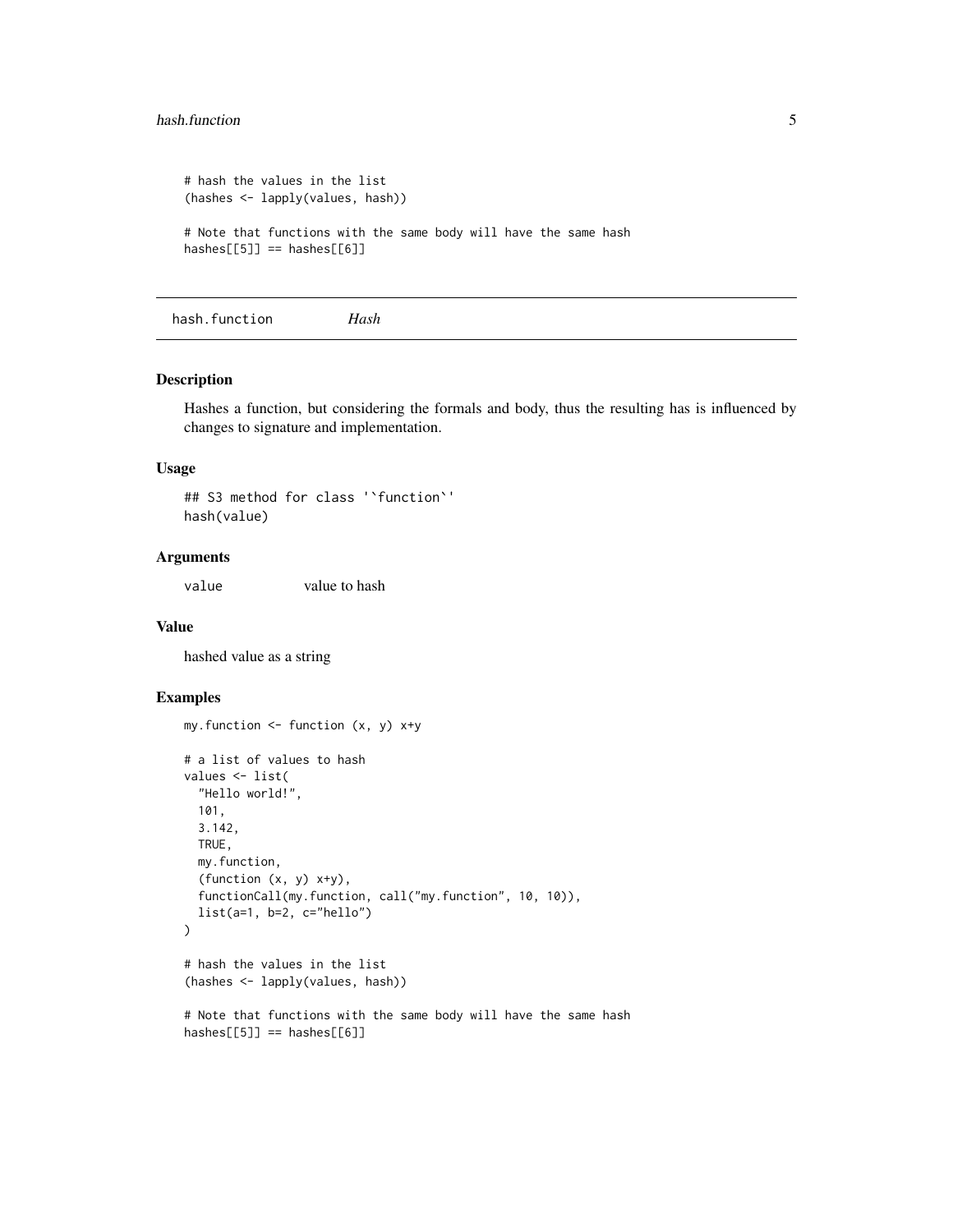# <span id="page-5-0"></span>Description

Hashes a function call, taking into account the values provided to the function call and unprovided default values. Ensures the order the parameters are provided does not change the outcome of the hash calculation.

# Usage

```
## S3 method for class 'functionCall'
hash(value)
```
# Arguments

value value to hash

#### Value

hashed value as a string

```
my.function \leq function (x, y) x+y# a list of values to hash
values <- list(
 "Hello world!",
 101,
 3.142,
 TRUE,
 my.function,
 (function (x, y) x+y),
 functionCall(my.function, call("my.function", 10, 10)),
 list(a=1, b=2, c="hello")
\mathcal{L}# hash the values in the list
(hashes <- lapply(values, hash))
```

```
# Note that functions with the same body will have the same hash
hashes[[5]] == hashes[[6]]
```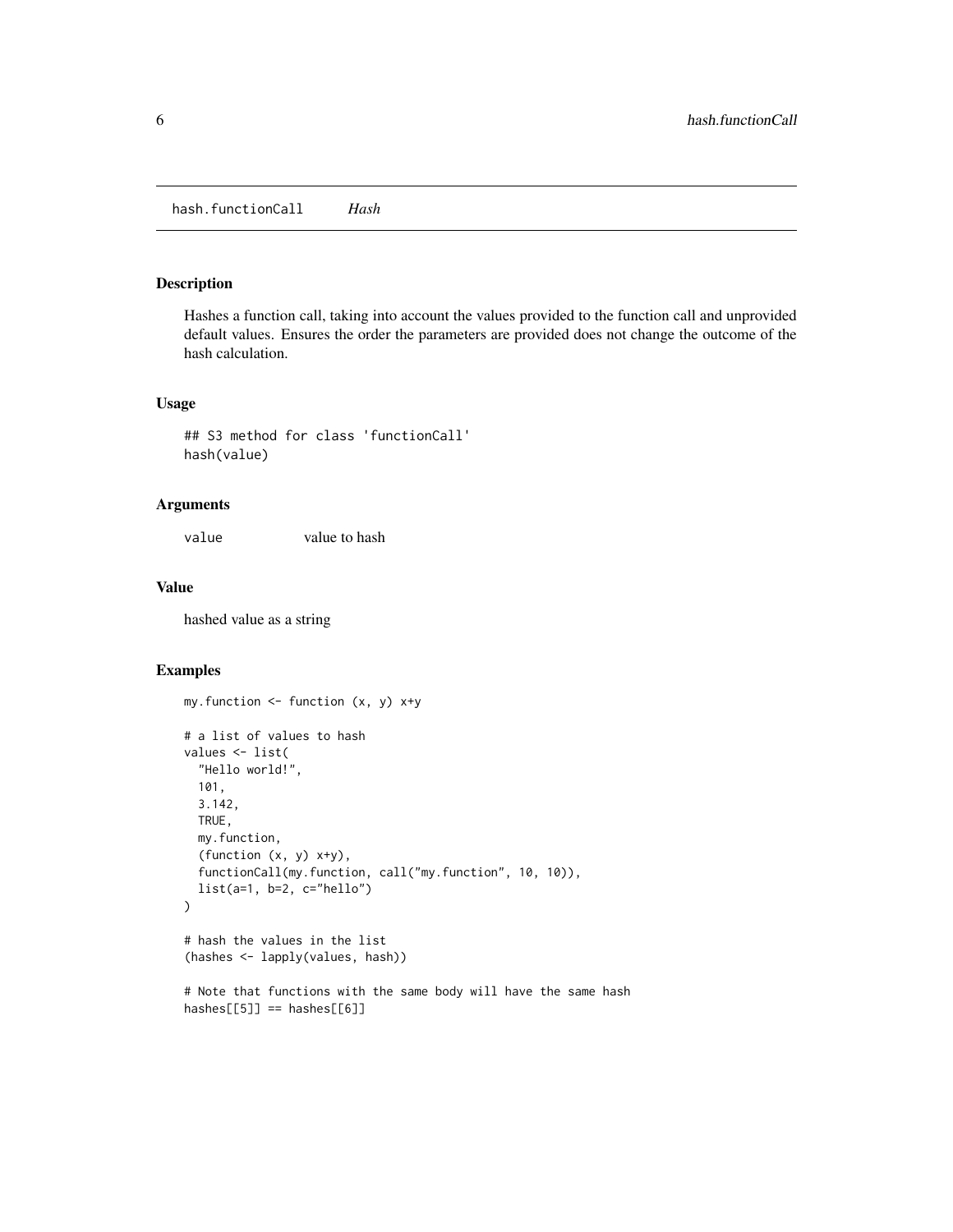<span id="page-6-0"></span>hash.list *Hash*

# Description

Hashes a list of items, generating a single unique hash value which is based on the combination of hashed list items.

# Usage

```
## S3 method for class 'list'
hash(value)
```
# Arguments

value value to hash

#### Value

hashed value as a string

```
my.function \le function (x, y) x+y# a list of values to hash
values <- list(
  "Hello world!",
  101,
  3.142,
  TRUE,
  my.function,
  (function (x, y) x+y),
  functionCall(my.function, call("my.function", 10, 10)),
  list(a=1, b=2, c="hello")
\mathcal{L}# hash the values in the list
(hashes <- lapply(values, hash))
# Note that functions with the same body will have the same hash
hashes[[5]] == hashes[[6]]
```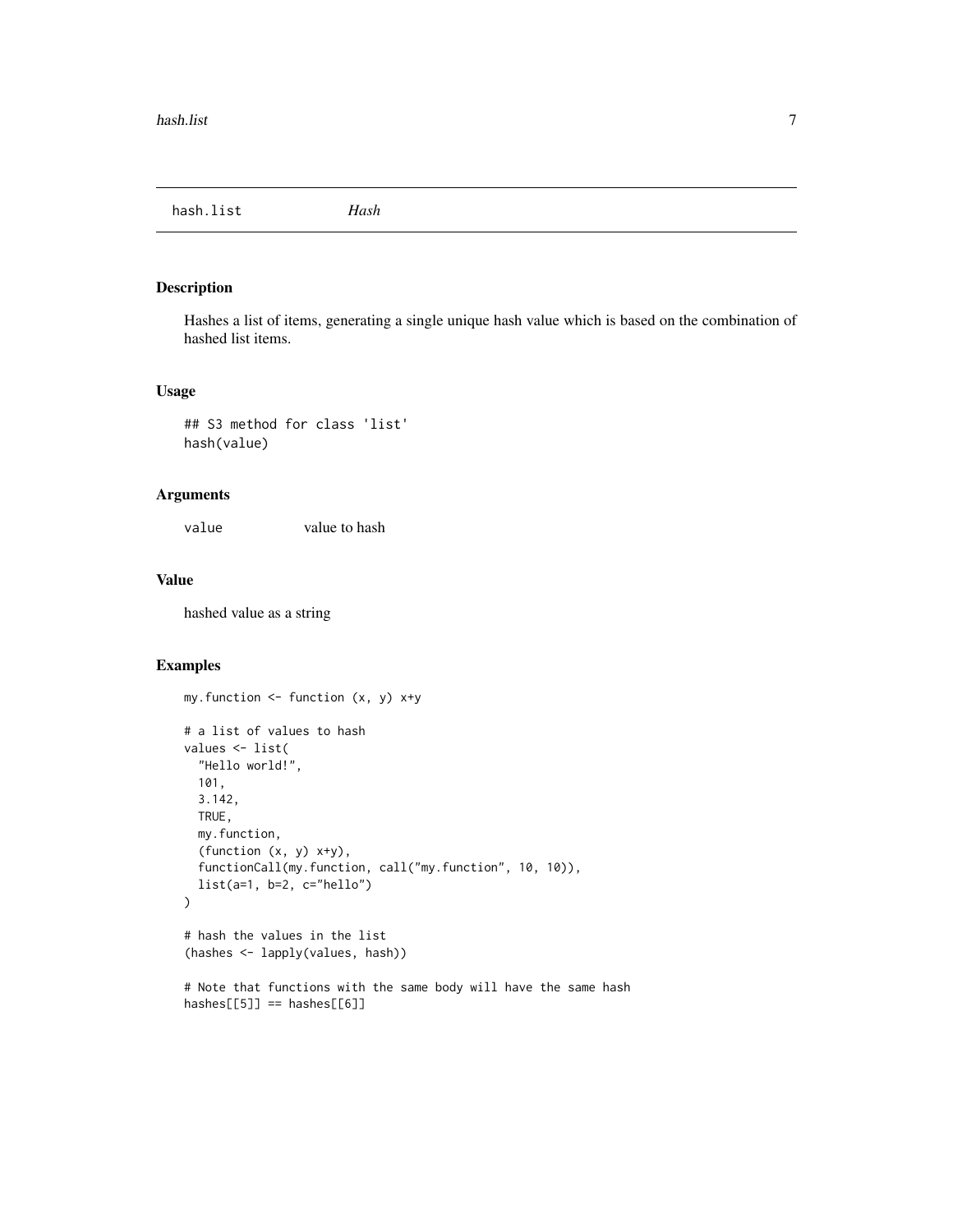<span id="page-7-2"></span><span id="page-7-0"></span>is.memo *Is Memo*

#### Description

Checks whether the passed function is a memo function.

# Usage

is.memo(f)

#### Arguments

f function, memo or otherwise

# Value

TRUE if memo function, FALSE otherwise

<span id="page-7-1"></span>memo *Memo*

#### Description

Creates a memoized function, based on the provided named or anonymous function. Calls to the memoized function will be retrieved from a cache, unless it is the first time it is called.

Passing memo.force = TRUE to the memo function call will by-pass any previously cached values and execute the underlying function, storing the newly retrieved values for subsequent calls. memo.force = FALSE by default.

Passing memo.dryrun = TRUE to the memo function call will prevent the underlying function from executing and return TRUE if call isn't caches and FALSE if it is. These values are not cached as responses for the function.

Note that results are cached based on the argument values passed to the function. The order is not important since all names are resolved. So  $fun(a=1,b=2)$  will return the same cached value as fun(b=2,a=1), for example.

Functions as arguments are supported, but only the body is compared. So a named function parameter and an anonymouse function parameter with the same body, will be evaluated as identical and return the same cached value.

... is supported, but note that unless named then the order of the values is significant and will produce different cache values unless identical.

By default NULL values are not cached. Setting allow.null=TRUE when creating the memo will, however, ensure that NULL values are cached.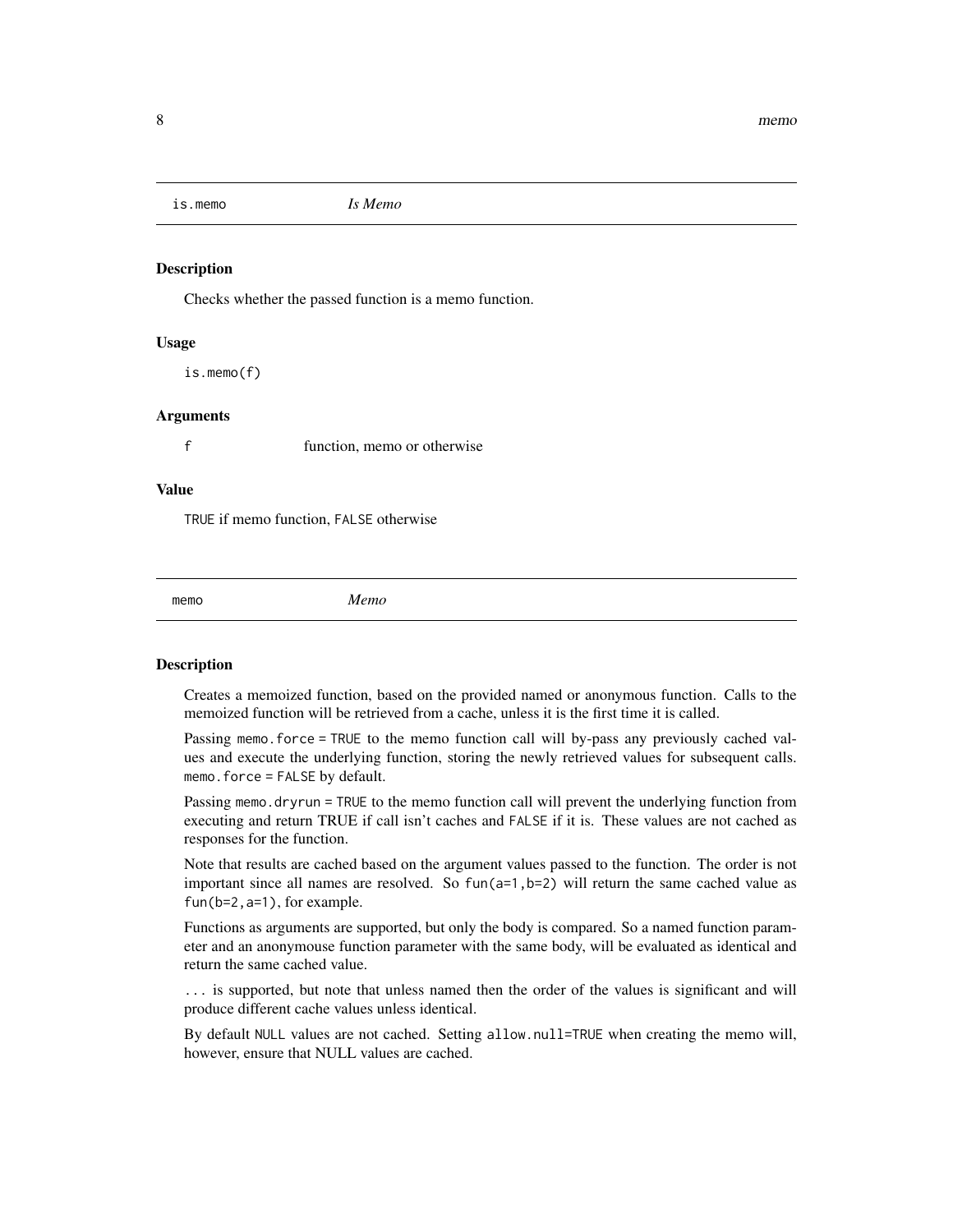#### memo 99

#### Usage

 $memo(f, allow.null = FALSE)$ 

#### Arguments

|            | function to memoise                                                                                |
|------------|----------------------------------------------------------------------------------------------------|
| allow.null | if TRUE then the memoed function will cache NULL results, otherwise it won't.<br>FALSE by default. |

# Value

the memoed function

```
library(magrittr)
# a simple example function
simple.function <- function (value) {
 print("Executing!")
 value
}
# call memo function to memoise a function
simple.function.memo <- memo(simple.function)
# or like this
simple.function %<>% memo()
# or use an anon function
simple.function2 <- (function (value) value) %>% memo()
# the first time we call the memo the function will execute
simple.function(10)
# if we call the memo again with the same parameter values then
# the cached value will be returned
simple.function(10)
# calling the memo with a different set of parameter values will
# cause the function to execute
simple.function(20)
# consider a slow function which is memoised, note that we have used the allow.null argument
# so that NULL is cached when returned from a function, the default is FALSE
slow.function <- (function (value) Sys.sleep(value)) %>% memo(allow.null = TRUE)
# the first time we call the slow function it takes some time
system.time(slow.function(3))
# subsequent calls make use of the cache and are much faster
system.time(slow.function(3))
```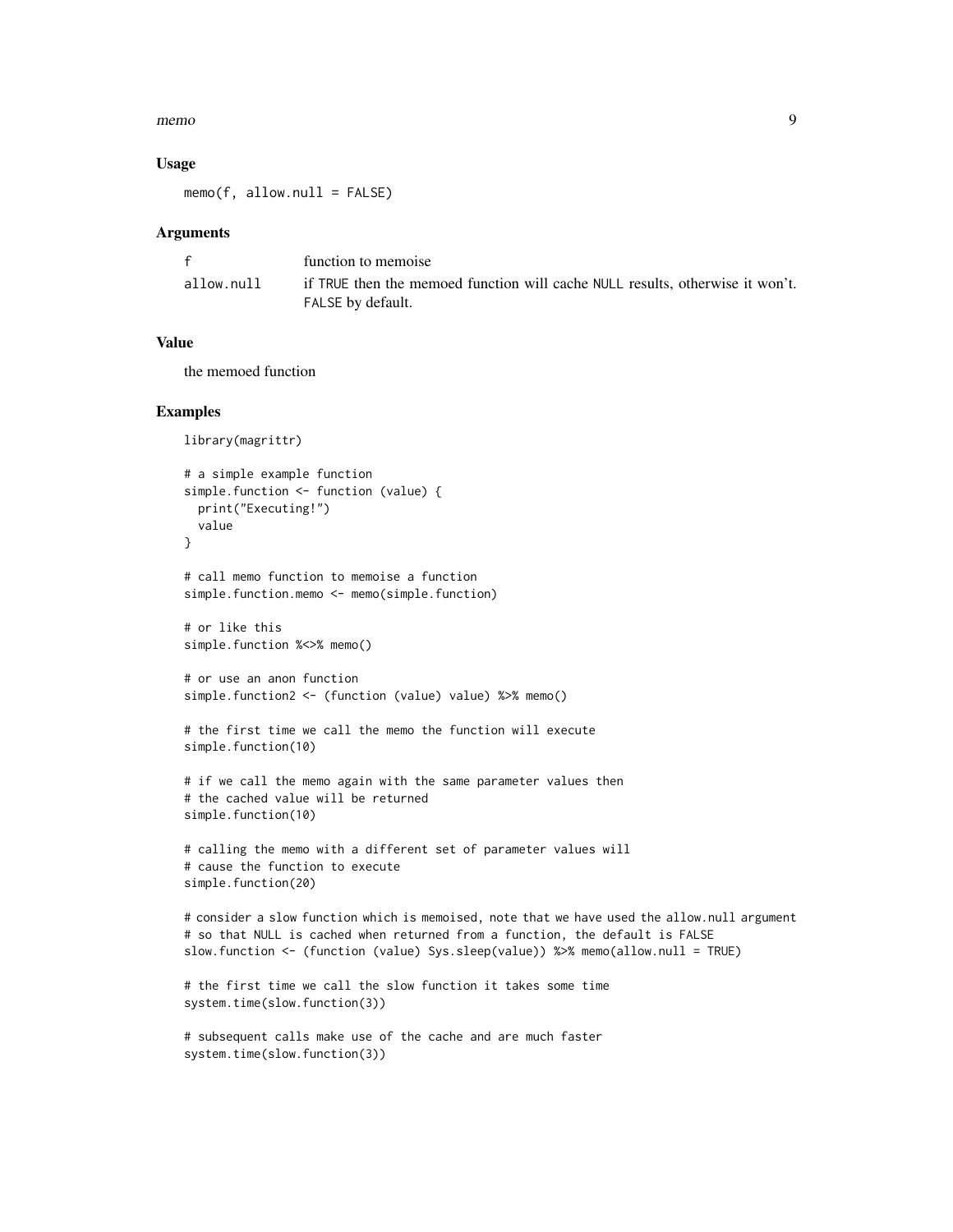<span id="page-9-2"></span><span id="page-9-0"></span>

# Description

Gets the cache associated with a memo function allowing further manipulation and control of the underlying values being stored.

Execution is stopped if function passed is not a valid memoed function.

# Usage

memo.cache(f)

# Arguments

f memo function

# Value

Cache storing values for memoed function.

<span id="page-9-1"></span>memo.function *Memo Function*

# Description

Gets the original function that was memoized.

Execution is stopped if function passed is not a valid memoed function.

# Usage

```
memo.function(f)
```
# Arguments

f memo function

# Value

Original unmemoized function.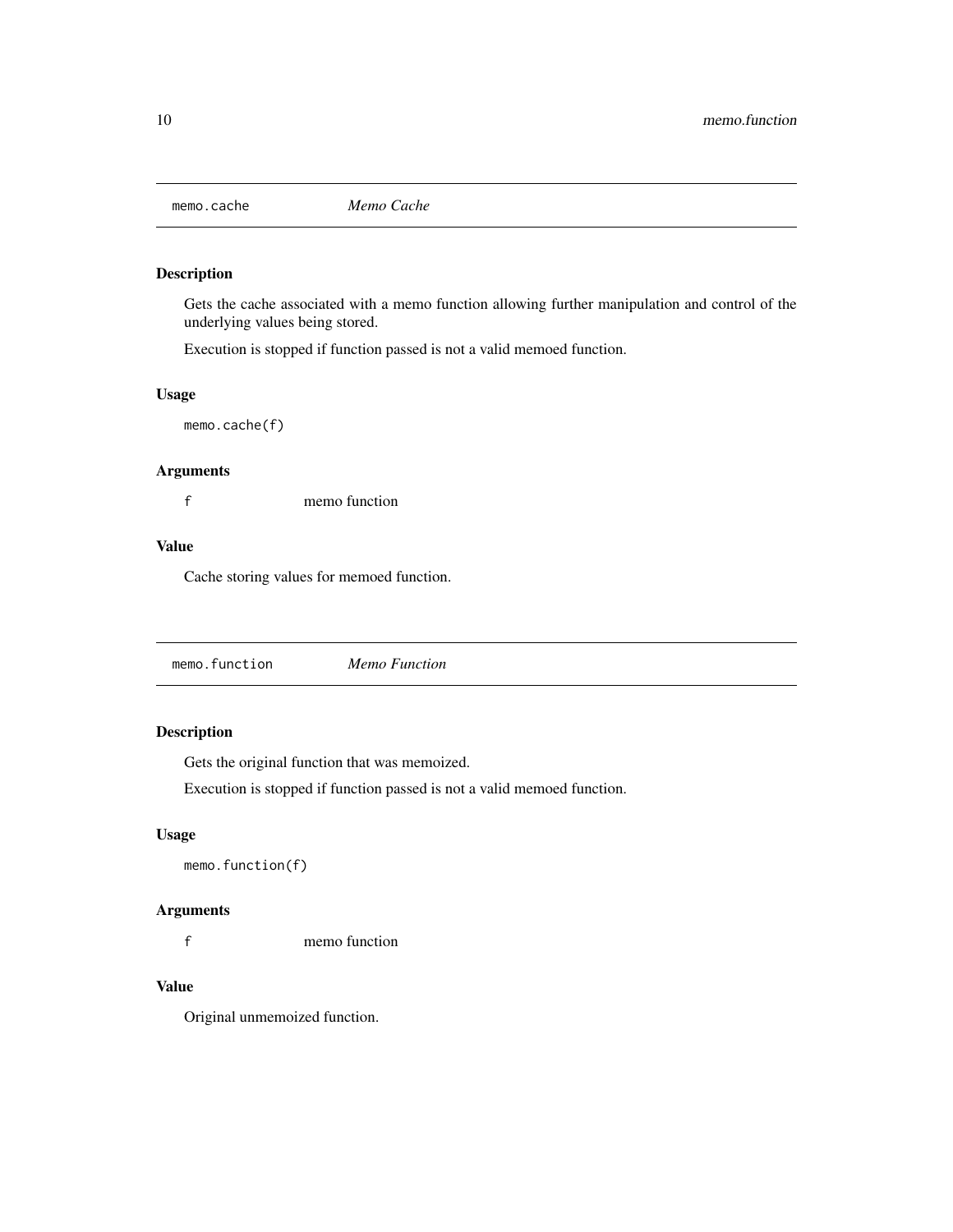<span id="page-10-0"></span>

# Description

The memofunc package provides a simple way to memoize a function to optimise execution for process or data intensive actions.

# Memoization Functions

- [memo](#page-7-1) memoize a function
- is. memo is the given function a memo
- [memo.function](#page-9-1) get a memo's origional function
- [memo.cache](#page-9-2) get a memo's cache storage

# Author(s)

Roy Wetherall <rwetherall@gmail.com>

storage.clear *Clear the storage.*

# Description

Clear the given storage of all keys and their values.

# Usage

storage.clear(storage)

# Arguments

storage initialized storage

# Value

Invisibily returns storage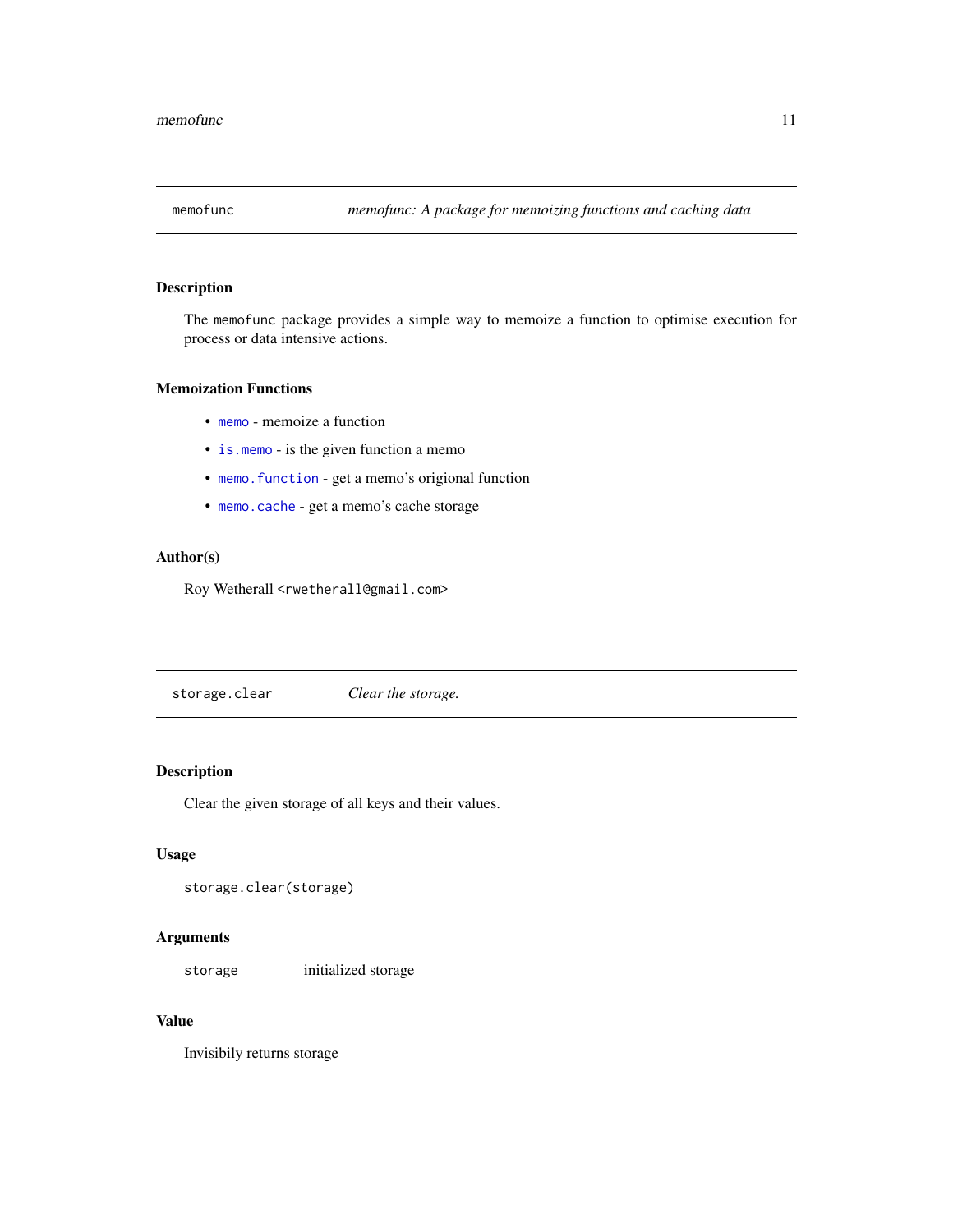#### Examples

```
library(magrittr)
# initialize default memory storage
my.storage <- storage.init()
# set a value into storage
storage.set(my.storage, "name", "Roy Wetherall")
# .. and some more
my.storage %>%
  storage.set("age", 45) %>%
  storage.set("alive", TRUE) %>%
  storage.set("children", c("Peter", "Grace", "Lucy"))
# check a key has been set
if (storage.has(my.storage, "name")) print("I know your name!")
# .. and that a key hasn't been set
if (!storage.has(my.storage, "address")) print("I don't know where you live!")
# get some values from storage
sprintf(
  "%s is %i years old.",
  storage.get(my.storage, "name"),
  storage.get(my.storage, "age"))
# remove a value from storage
storage.unset(my.storage, "children")
# .. and show it's not there anymore
if (!storage.has(my.storage, "address")) print("I don't know who your children are!")
# clear all values from storage
storage.clear(my.storage)
# .. and everything is gone
if (!storage.has(my.storage, "name") && !storage.has(my.storage, "age")) print("I know nothing!")
```
storage.clear.default *Clear the memory store.*

#### Description

Clear the given storage of all keys and their values.

#### Usage

```
## Default S3 method:
storage.clear(storage)
```
<span id="page-11-0"></span>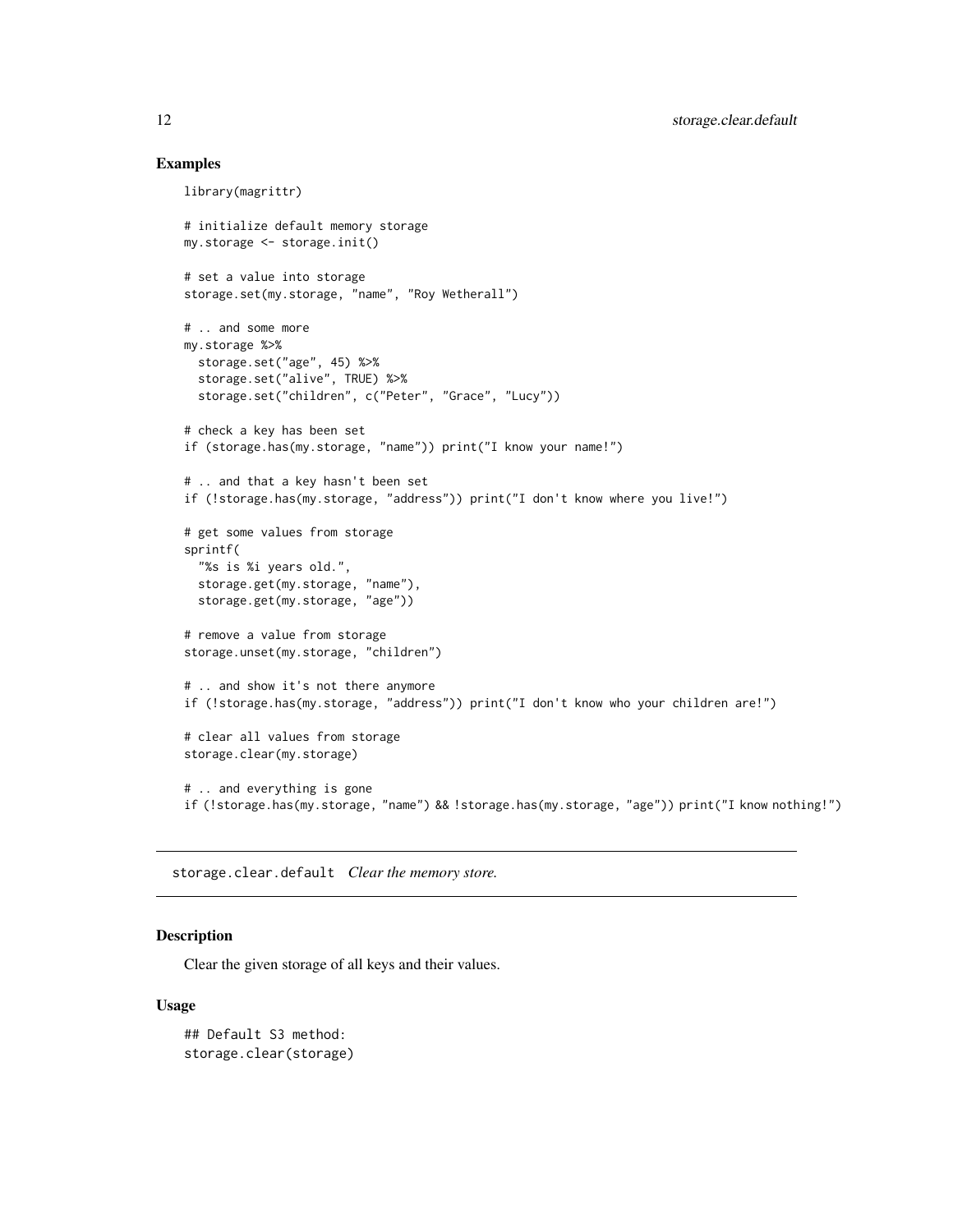#### **Arguments**

storage initialized storage

#### Value

Invisibily returns storage

```
library(magrittr)
# initialize default memory storage
my.storage <- storage.init()
# set a value into storage
storage.set(my.storage, "name", "Roy Wetherall")
# .. and some more
my.storage %>%
  storage.set("age", 45) %>%
  storage.set("alive", TRUE) %>%
  storage.set("children", c("Peter", "Grace", "Lucy"))
# check a key has been set
if (storage.has(my.storage, "name")) print("I know your name!")
# .. and that a key hasn't been set
if (!storage.has(my.storage, "address")) print("I don't know where you live!")
# get some values from storage
sprintf(
  "%s is %i years old.",
  storage.get(my.storage, "name"),
  storage.get(my.storage, "age"))
# remove a value from storage
storage.unset(my.storage, "children")
# .. and show it's not there anymore
if (!storage.has(my.storage, "address")) print("I don't know who your children are!")
# clear all values from storage
storage.clear(my.storage)
# .. and everything is gone
if (!storage.has(my.storage, "name") && !storage.has(my.storage, "age")) print("I know nothing!")
```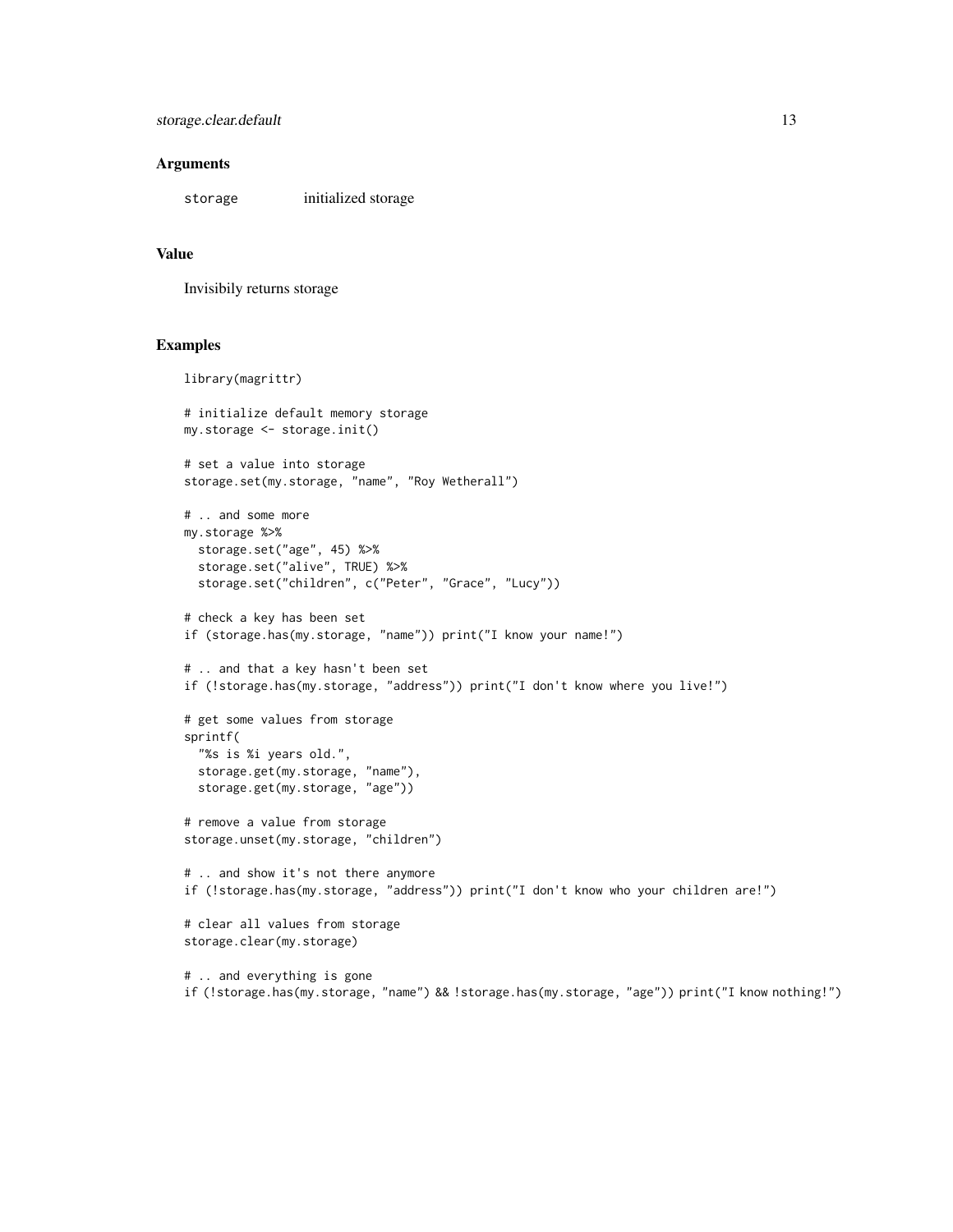<span id="page-13-0"></span>

# Description

Gets a value, for a given key, from the store.

If there is no coresponding value for the key, then NULL is returned.

#### Usage

```
storage.get(storage, key)
```
#### Arguments

| storage | initialized storage       |
|---------|---------------------------|
| kev     | key to retrieve value for |

#### Value

Stored value for the key, NULL otherwise.

```
library(magrittr)
# initialize default memory storage
my.storage <- storage.init()
# set a value into storage
storage.set(my.storage, "name", "Roy Wetherall")
# .. and some more
my.storage %>%
  storage.set("age", 45) %>%
  storage.set("alive", TRUE) %>%
  storage.set("children", c("Peter", "Grace", "Lucy"))
# check a key has been set
if (storage.has(my.storage, "name")) print("I know your name!")
# .. and that a key hasn't been set
if (!storage.has(my.storage, "address")) print("I don't know where you live!")
# get some values from storage
sprintf(
  "%s is %i years old.",
  storage.get(my.storage, "name"),
  storage.get(my.storage, "age"))
```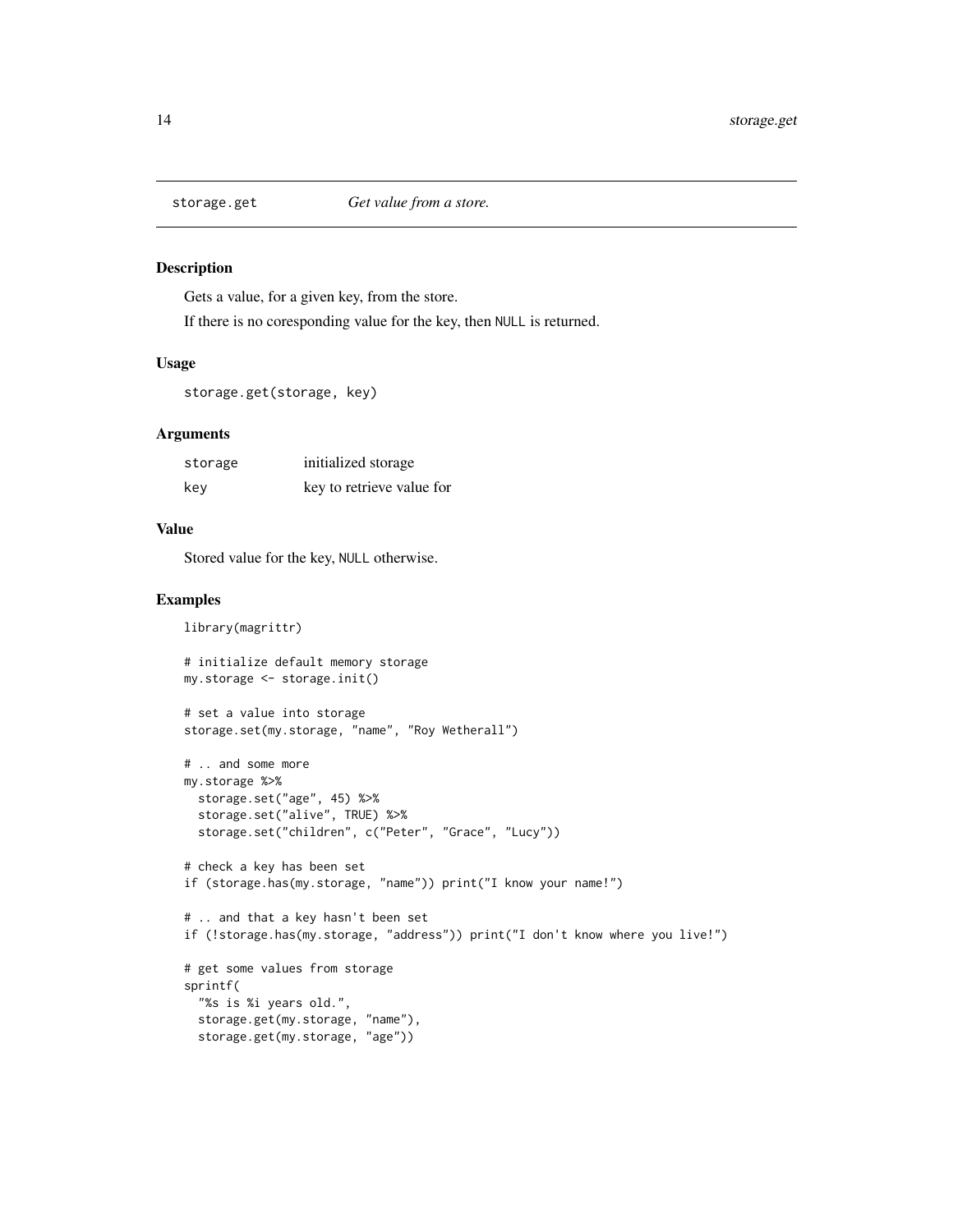# <span id="page-14-0"></span>storage.get.default 15

```
# remove a value from storage
storage.unset(my.storage, "children")
# .. and show it's not there anymore
if (!storage.has(my.storage, "address")) print("I don't know who your children are!")
# clear all values from storage
storage.clear(my.storage)
# .. and everything is gone
if (!storage.has(my.storage, "name") && !storage.has(my.storage, "age")) print("I know nothing!")
```
storage.get.default *Get a value from a memory store.*

# Description

Gets a value, for a given key, from the store.

If there is no coresponding value for the key, then NULL is returned.

#### Usage

## Default S3 method: storage.get(storage, key)

### **Arguments**

| storage | initialized storage       |
|---------|---------------------------|
| kev     | key to retrieve value for |

#### Value

Stored value for the key, NULL otherwise.

# initialize default memory storage

```
library(magrittr)
```

```
my.storage <- storage.init()
# set a value into storage
storage.set(my.storage, "name", "Roy Wetherall")
# .. and some more
my.storage %>%
 storage.set("age", 45) %>%
  storage.set("alive", TRUE) %>%
  storage.set("children", c("Peter", "Grace", "Lucy"))
```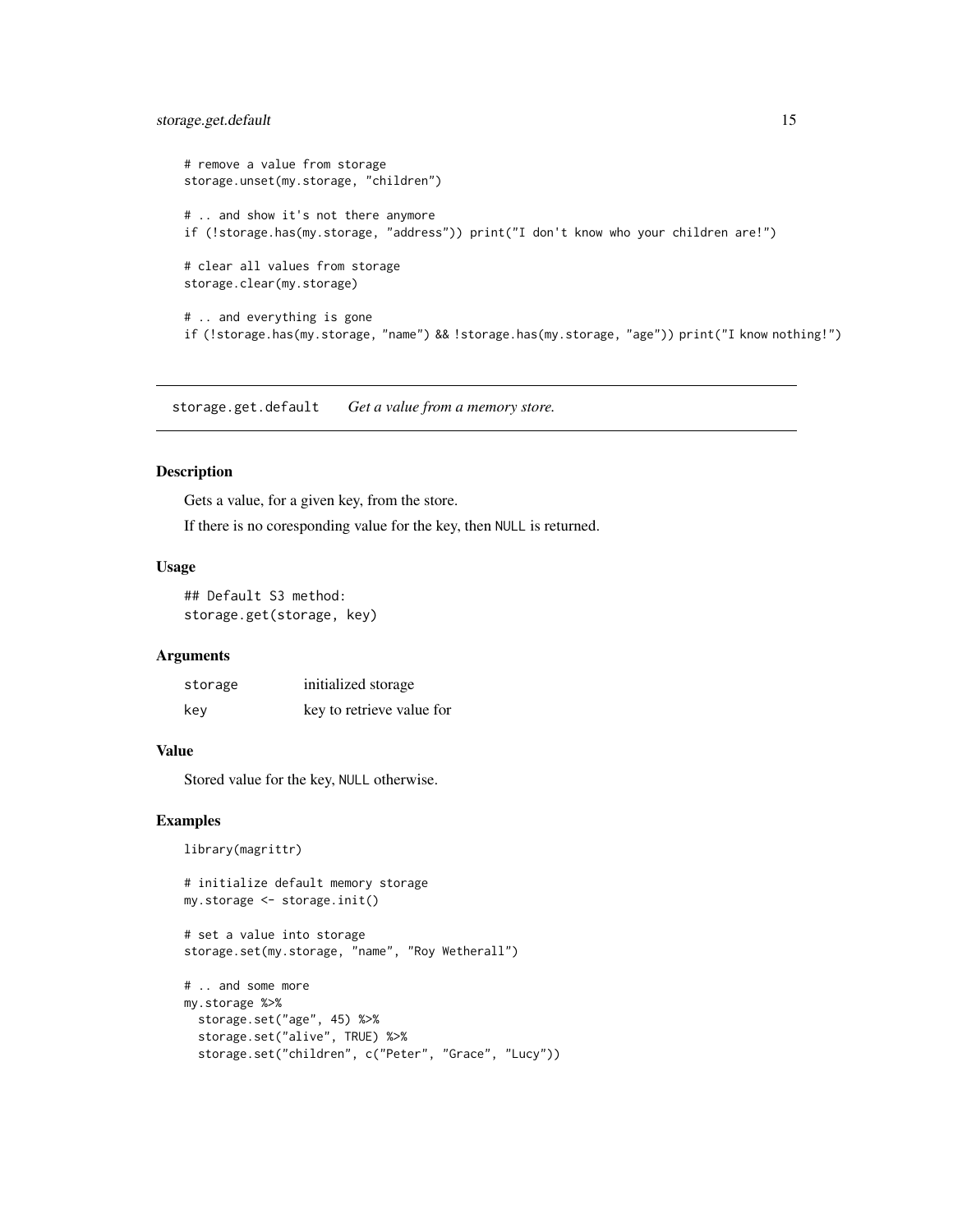# <span id="page-15-0"></span>16 storage.has

```
# check a key has been set
if (storage.has(my.storage, "name")) print("I know your name!")
# .. and that a key hasn't been set
if (!storage.has(my.storage, "address")) print("I don't know where you live!")
# get some values from storage
sprintf(
 "%s is %i years old.",
 storage.get(my.storage, "name"),
 storage.get(my.storage, "age"))
# remove a value from storage
storage.unset(my.storage, "children")
# .. and show it's not there anymore
if (!storage.has(my.storage, "address")) print("I don't know who your children are!")
# clear all values from storage
storage.clear(my.storage)
# .. and everything is gone
if (!storage.has(my.storage, "name") && !storage.has(my.storage, "age")) print("I know nothing!")
```

|  | storage.has | Has key has been used to store a value? |
|--|-------------|-----------------------------------------|
|--|-------------|-----------------------------------------|

# Description

Indicates if a given key has a associated value stored in the storage or not.

#### Usage

```
storage.has(storage, key)
```
# Arguments

| storage | initialized storage           |
|---------|-------------------------------|
| kev     | key to check for stored value |

# Value

TRUE if key has an associated stored value, FALSE otherwise.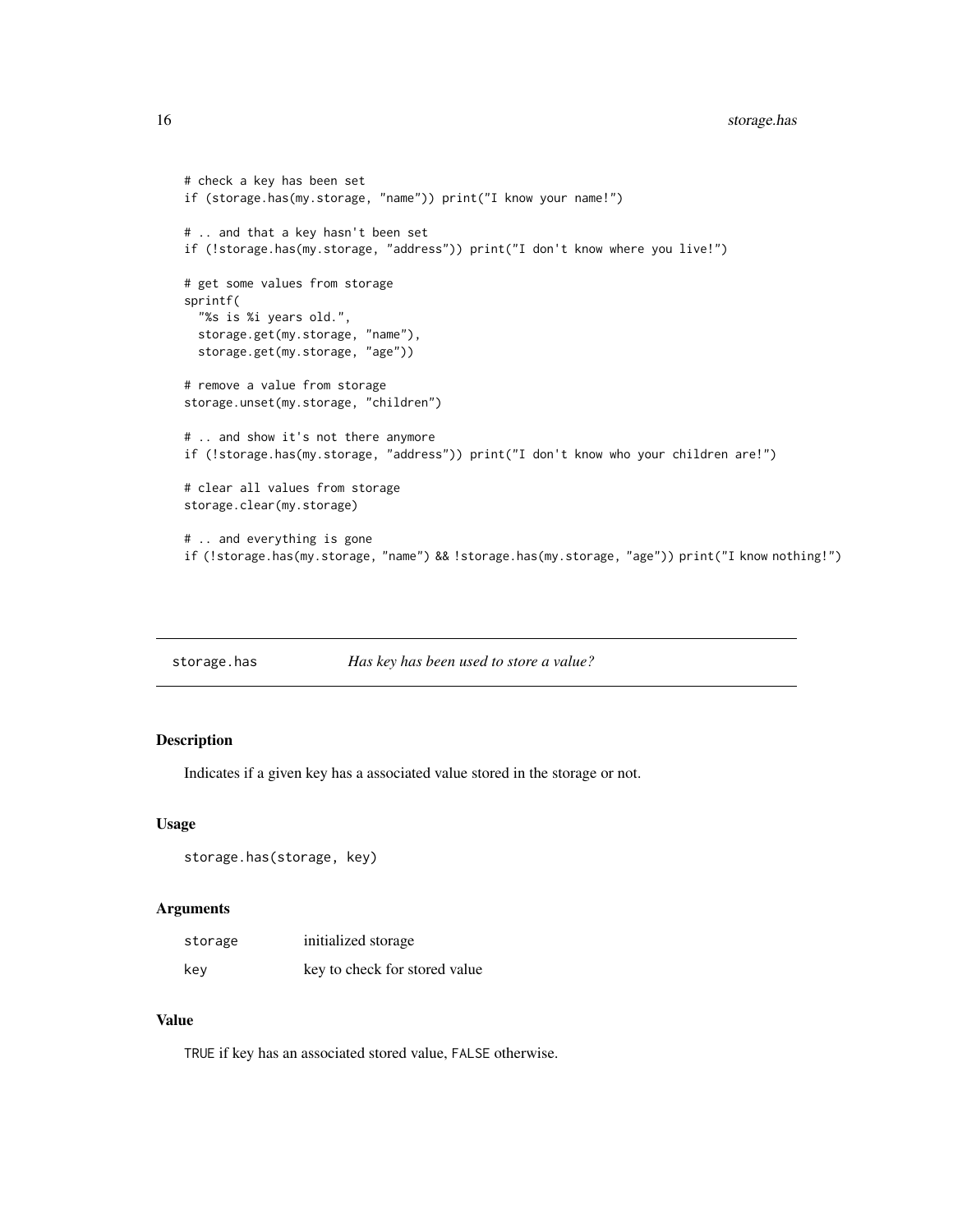# <span id="page-16-0"></span>storage.has.default 17

#### Examples

```
library(magrittr)
# initialize default memory storage
my.storage <- storage.init()
# set a value into storage
storage.set(my.storage, "name", "Roy Wetherall")
# .. and some more
my.storage %>%
  storage.set("age", 45) %>%
  storage.set("alive", TRUE) %>%
  storage.set("children", c("Peter", "Grace", "Lucy"))
# check a key has been set
if (storage.has(my.storage, "name")) print("I know your name!")
# .. and that a key hasn't been set
if (!storage.has(my.storage, "address")) print("I don't know where you live!")
# get some values from storage
sprintf(
  "%s is %i years old.",
  storage.get(my.storage, "name"),
  storage.get(my.storage, "age"))
# remove a value from storage
storage.unset(my.storage, "children")
# .. and show it's not there anymore
if (!storage.has(my.storage, "address")) print("I don't know who your children are!")
# clear all values from storage
storage.clear(my.storage)
# .. and everything is gone
if (!storage.has(my.storage, "name") && !storage.has(my.storage, "age")) print("I know nothing!")
```
storage.has.default *Has key has been used to store a value in a memory store?*

#### **Description**

Indicates if a given key has a associated value stored in the storage or not.

#### Usage

```
## Default S3 method:
storage.has(storage, key)
```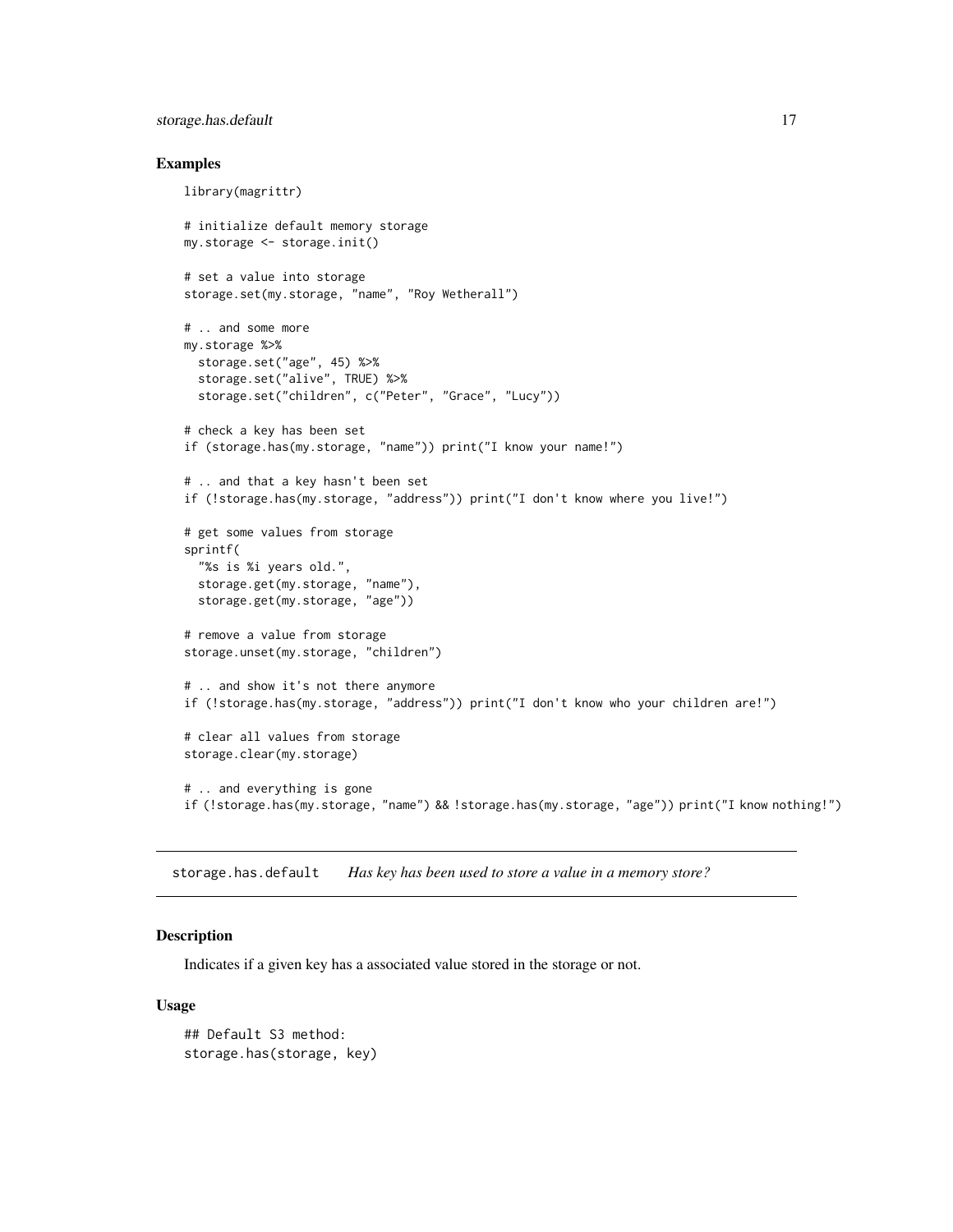#### **Arguments**

| storage | initialized storage           |
|---------|-------------------------------|
| kev     | key to check for stored value |

# Value

TRUE if key has an associated stored value, FALSE otherwise.

```
library(magrittr)
# initialize default memory storage
my.storage <- storage.init()
# set a value into storage
storage.set(my.storage, "name", "Roy Wetherall")
# .. and some more
my.storage %>%
  storage.set("age", 45) %>%
  storage.set("alive", TRUE) %>%
  storage.set("children", c("Peter", "Grace", "Lucy"))
# check a key has been set
if (storage.has(my.storage, "name")) print("I know your name!")
# .. and that a key hasn't been set
if (!storage.has(my.storage, "address")) print("I don't know where you live!")
# get some values from storage
sprintf(
  "%s is %i years old.",
  storage.get(my.storage, "name"),
  storage.get(my.storage, "age"))
# remove a value from storage
storage.unset(my.storage, "children")
# .. and show it's not there anymore
if (!storage.has(my.storage, "address")) print("I don't know who your children are!")
# clear all values from storage
storage.clear(my.storage)
# .. and everything is gone
if (!storage.has(my.storage, "name") && !storage.has(my.storage, "age")) print("I know nothing!")
```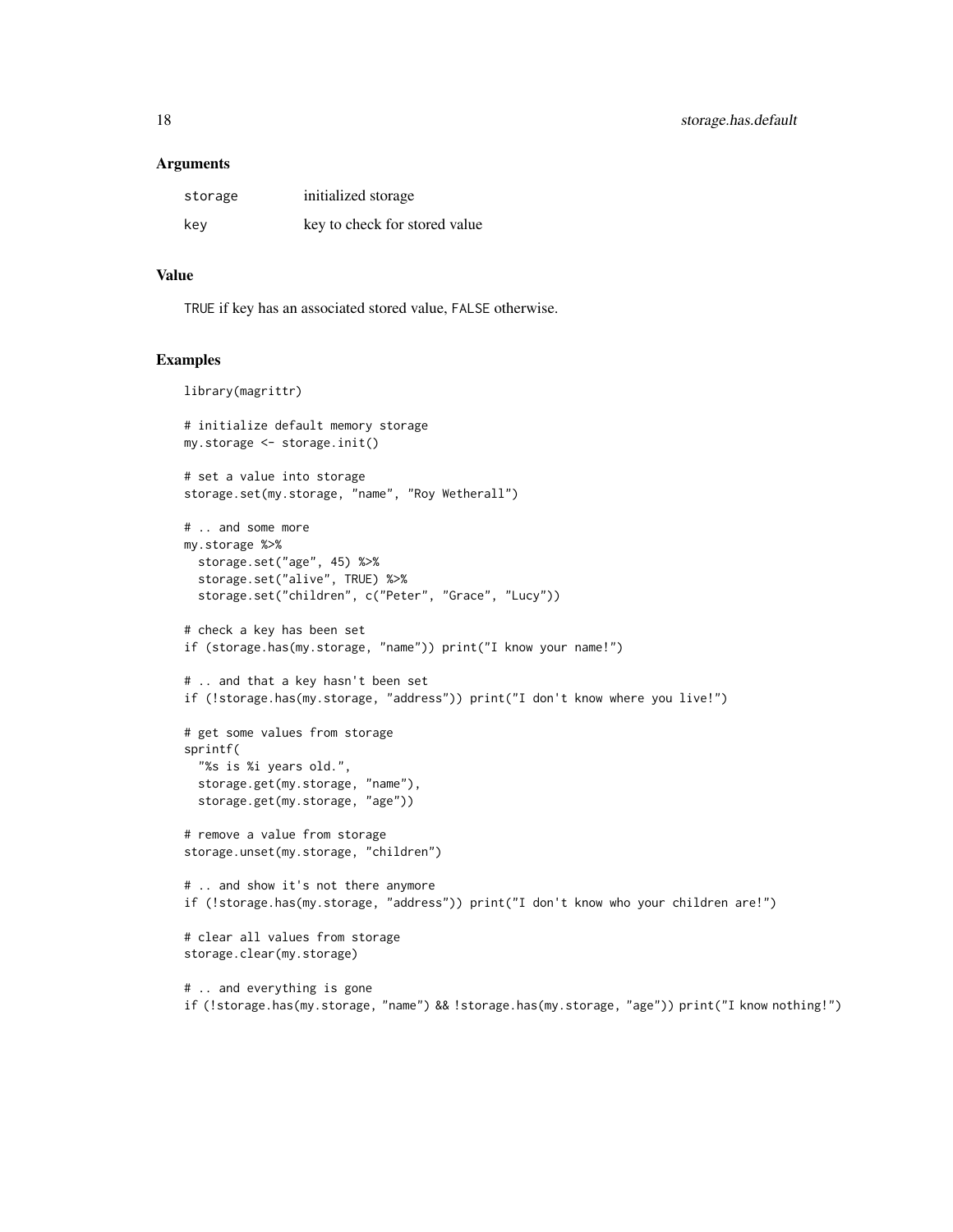<span id="page-18-0"></span>

# Description

Initlaize storage for name value pairs based on provided type. Available types of storage include:

- memory transient in-memory storage
- file persistent storage, using local file storage

Additional paramters may be provided when initializing different types of storage. See specific storage types for details.

# Usage

```
storage.init(storage.type = "memory", ...)
```
# **Arguments**

| storage.type | storage type to initialize, defaults to memory                  |
|--------------|-----------------------------------------------------------------|
| $\cdot$      | additional configuration values used by storage implementations |

#### Value

List containing characteristics perticular to the storage implementation, including:

• \$type - the storage type

# Examples

```
library(magrittr)
```

```
# initialize default memory storage
my.storage <- storage.init()
# set a value into storage
storage.set(my.storage, "name", "Roy Wetherall")
```

```
# .. and some more
my.storage %>%
  storage.set("age", 45) %>%
  storage.set("alive", TRUE) %>%
  storage.set("children", c("Peter", "Grace", "Lucy"))
```
# check a key has been set if (storage.has(my.storage, "name")) print("I know your name!")

# .. and that a key hasn't been set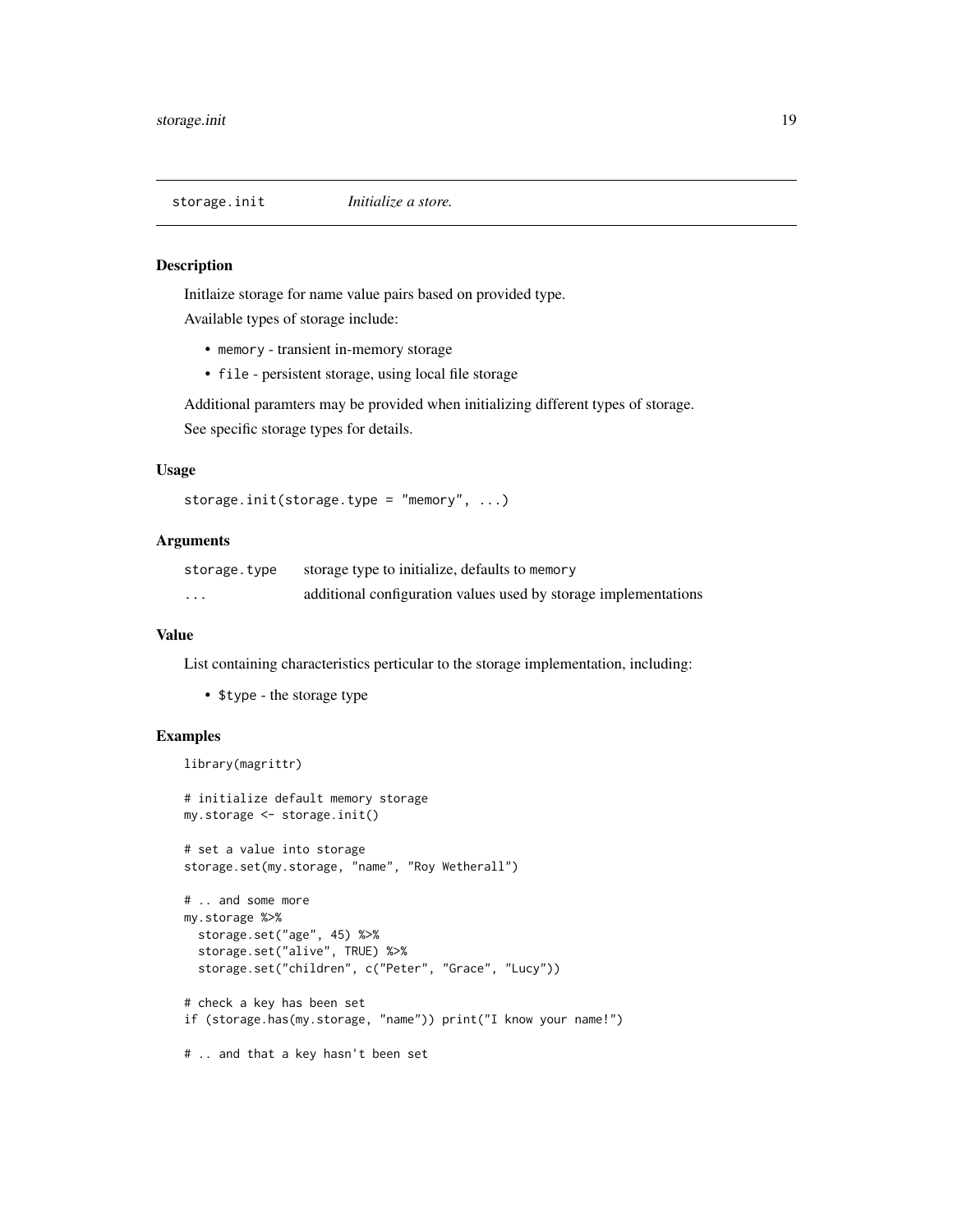```
if (!storage.has(my.storage, "address")) print("I don't know where you live!")
# get some values from storage
sprintf(
 "%s is %i years old.",
 storage.get(my.storage, "name"),
 storage.get(my.storage, "age"))
# remove a value from storage
storage.unset(my.storage, "children")
# .. and show it's not there anymore
if (!storage.has(my.storage, "address")) print("I don't know who your children are!")
# clear all values from storage
storage.clear(my.storage)
# .. and everything is gone
if (!storage.has(my.storage, "name") && !storage.has(my.storage, "age")) print("I know nothing!")
```
storage.init.default *Initialize a memory store.*

#### Description

Initlaize memory storage, used to hold and retrieve values in memory.

The storage type is expected to specified as memory.

This storage is transient.

#### Usage

```
## Default S3 method:
storage.init(storage.type, ...)
```
#### **Arguments**

| storage.type | storage type to initialize, defaults to memory                  |
|--------------|-----------------------------------------------------------------|
| $\cdots$     | additional configuration values used by storage implementations |

#### Value

List containing characteristics perticular to the storage implementation, including:

• \$type - the storage type

<span id="page-19-0"></span>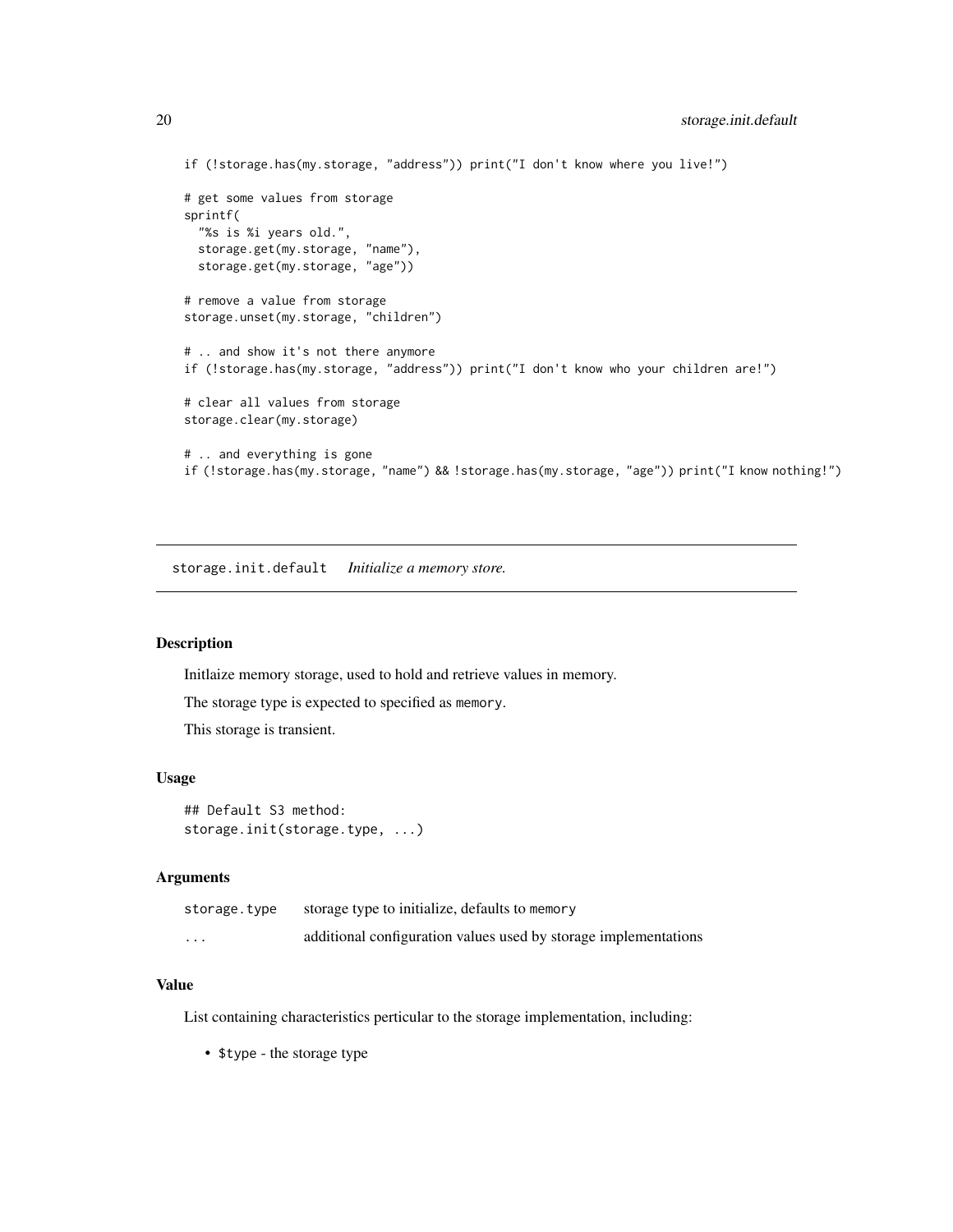# <span id="page-20-0"></span>storage.set 21

#### Examples

```
library(magrittr)
# initialize default memory storage
my.storage <- storage.init()
# set a value into storage
storage.set(my.storage, "name", "Roy Wetherall")
# .. and some more
my.storage %>%
  storage.set("age", 45) %>%
  storage.set("alive", TRUE) %>%
  storage.set("children", c("Peter", "Grace", "Lucy"))
# check a key has been set
if (storage.has(my.storage, "name")) print("I know your name!")
# .. and that a key hasn't been set
if (!storage.has(my.storage, "address")) print("I don't know where you live!")
# get some values from storage
sprintf(
  "%s is %i years old.",
  storage.get(my.storage, "name"),
  storage.get(my.storage, "age"))
# remove a value from storage
storage.unset(my.storage, "children")
# .. and show it's not there anymore
if (!storage.has(my.storage, "address")) print("I don't know who your children are!")
# clear all values from storage
storage.clear(my.storage)
# .. and everything is gone
if (!storage.has(my.storage, "name") && !storage.has(my.storage, "age")) print("I know nothing!")
```
storage.set *Set value into a store.*

# Description

Stores a value for a given key.

If there is already a value stored for the key provided, then the exisiting value is overriden with the new value.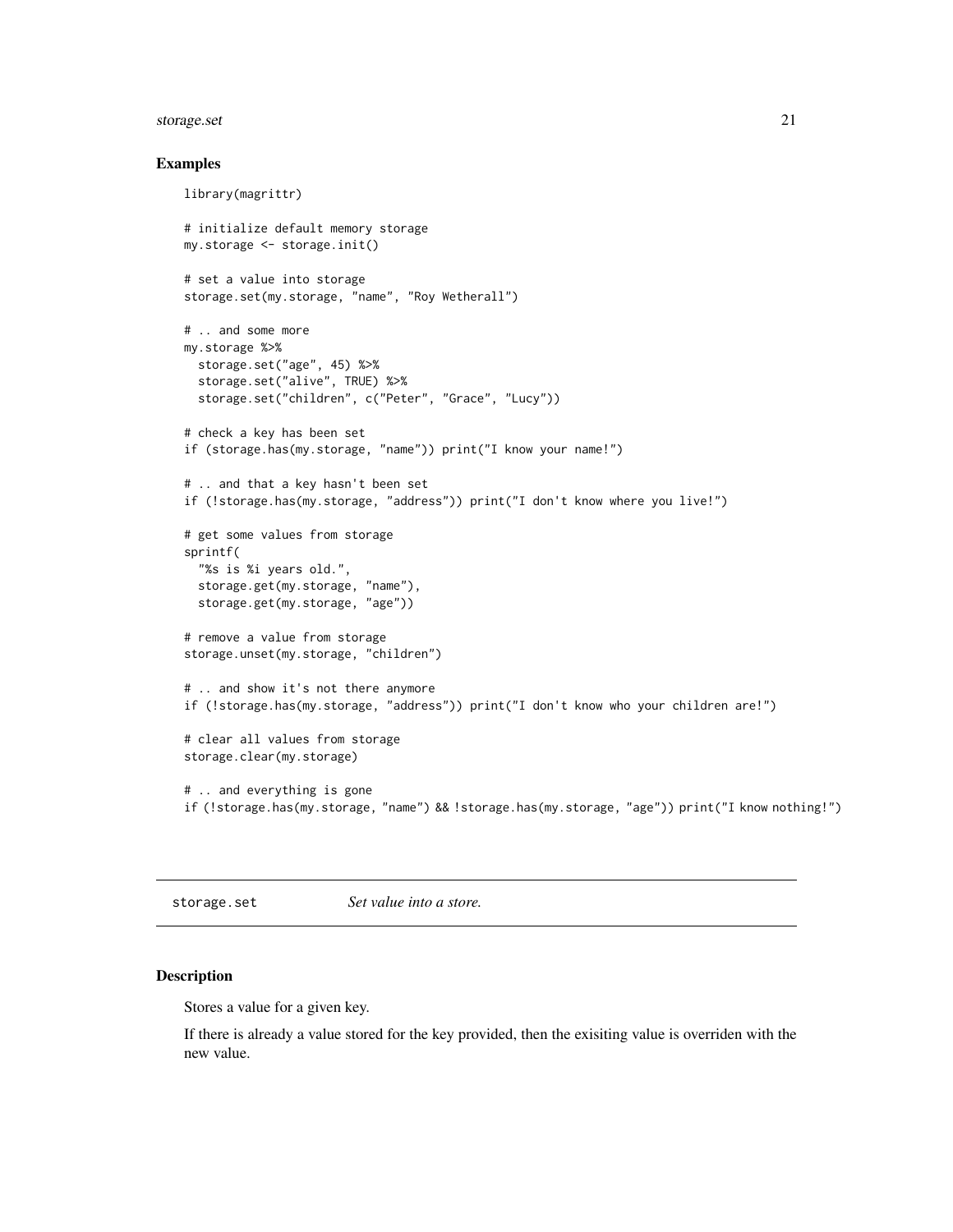# Usage

```
storage.set(storage, key, value)
```
#### Arguments

| storage | initialized storage        |
|---------|----------------------------|
| kev     | key to store value against |
| value   | value to store             |

#### Value

Invisbily returns storage

```
library(magrittr)
# initialize default memory storage
my.storage <- storage.init()
# set a value into storage
storage.set(my.storage, "name", "Roy Wetherall")
# .. and some more
my.storage %>%
 storage.set("age", 45) %>%
  storage.set("alive", TRUE) %>%
  storage.set("children", c("Peter", "Grace", "Lucy"))
# check a key has been set
if (storage.has(my.storage, "name")) print("I know your name!")
# .. and that a key hasn't been set
if (!storage.has(my.storage, "address")) print("I don't know where you live!")
# get some values from storage
sprintf(
  "%s is %i years old.",
  storage.get(my.storage, "name"),
  storage.get(my.storage, "age"))
# remove a value from storage
storage.unset(my.storage, "children")
# .. and show it's not there anymore
if (!storage.has(my.storage, "address")) print("I don't know who your children are!")
# clear all values from storage
storage.clear(my.storage)
# .. and everything is gone
```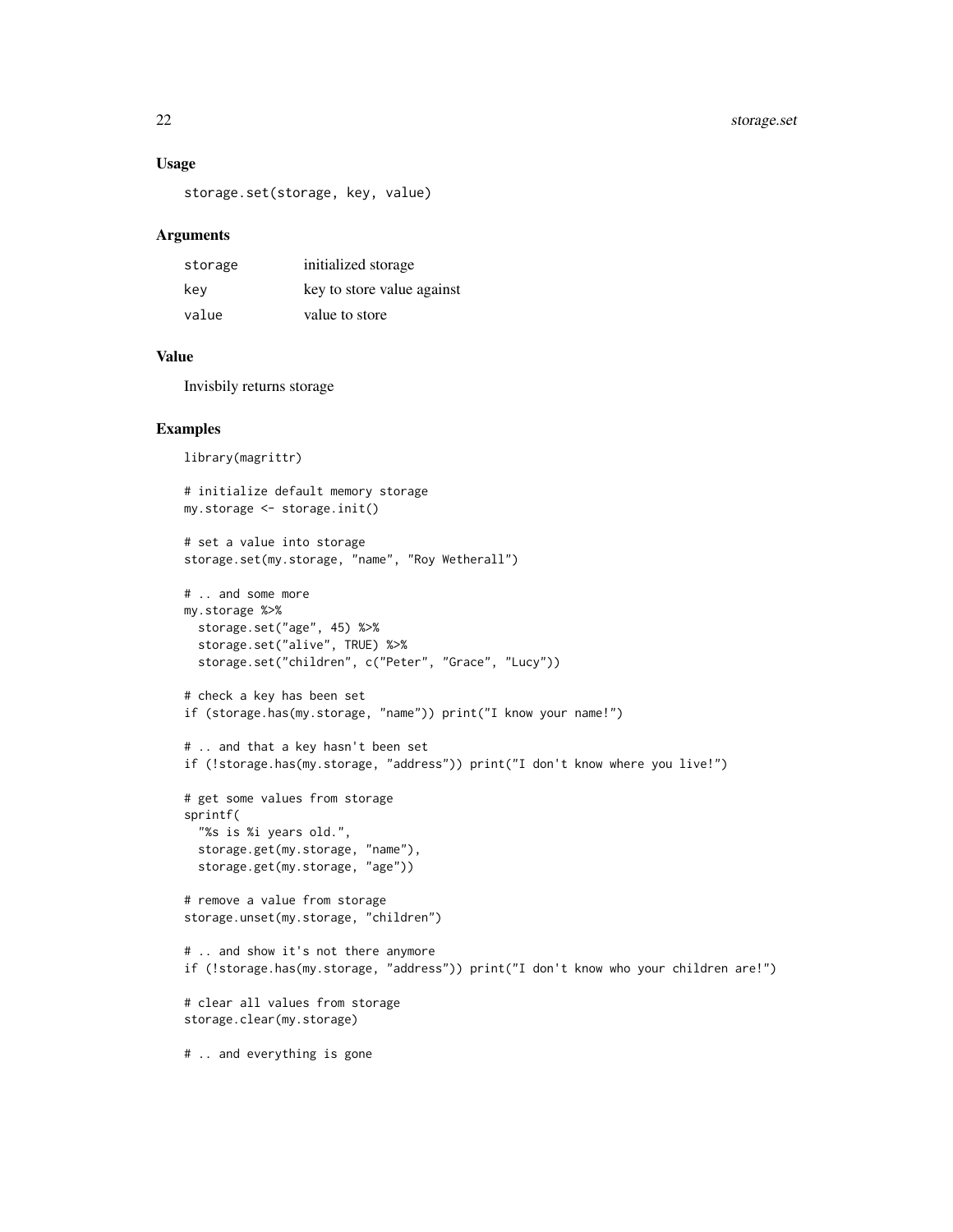# <span id="page-22-0"></span>storage.set.default 23

if (!storage.has(my.storage, "name") && !storage.has(my.storage, "age")) print("I know nothing!")

storage.set.default *Set value into a memory store.*

# Description

Stores a value for a given key.

If there is already a value stored for the key provided, then the exisiting value is overriden with the new value.

# Usage

## Default S3 method: storage.set(storage, key, value)

#### Arguments

| storage | initialized storage        |
|---------|----------------------------|
| key     | key to store value against |
| value   | value to store             |

#### Value

Invisbily returns storage

# Examples

```
library(magrittr)
```
# initialize default memory storage my.storage <- storage.init()

```
# set a value into storage
storage.set(my.storage, "name", "Roy Wetherall")
```

```
# .. and some more
my.storage %>%
  storage.set("age", 45) %>%
  storage.set("alive", TRUE) %>%
  storage.set("children", c("Peter", "Grace", "Lucy"))
```

```
# check a key has been set
if (storage.has(my.storage, "name")) print("I know your name!")
```

```
# .. and that a key hasn't been set
if (!storage.has(my.storage, "address")) print("I don't know where you live!")
```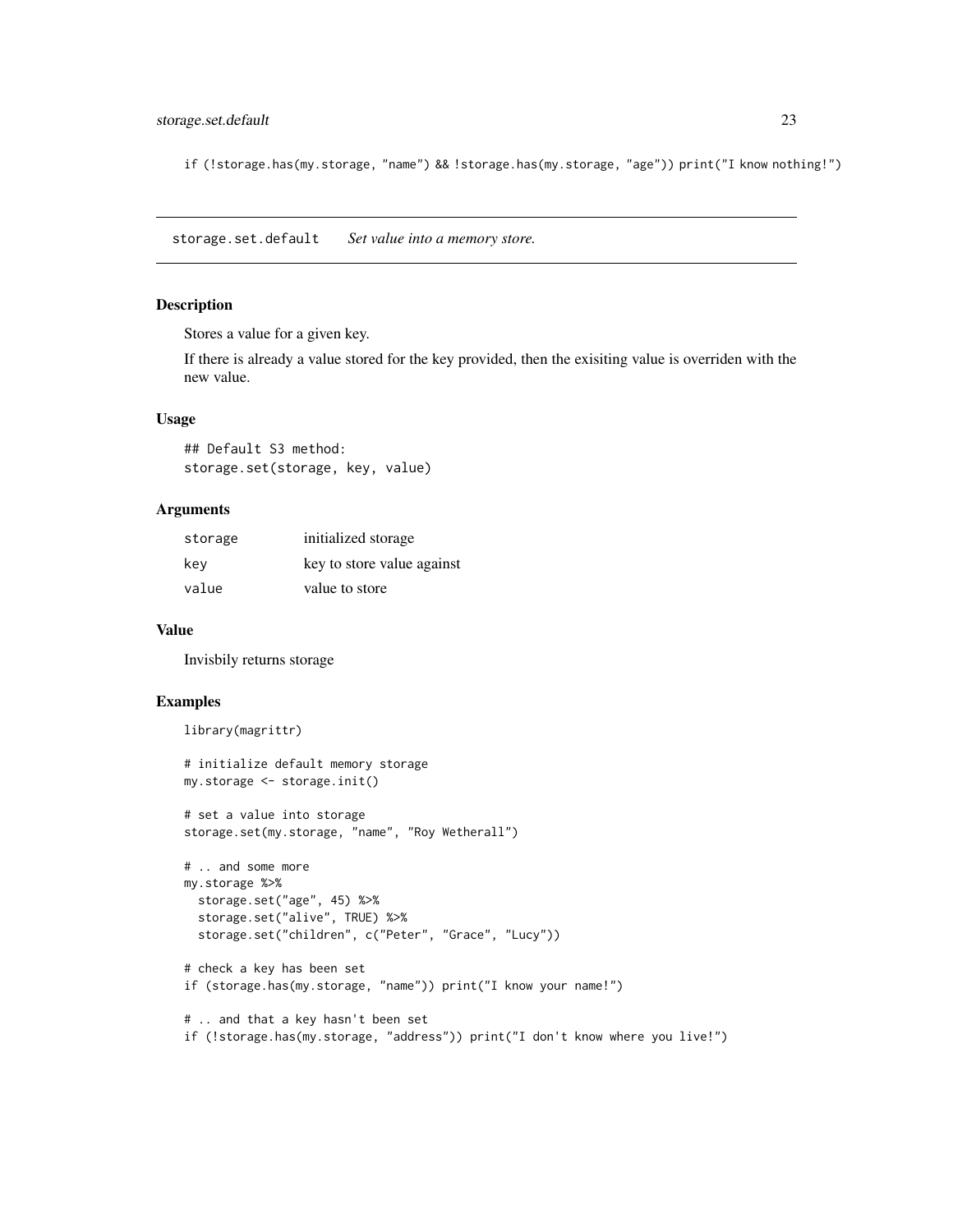```
# get some values from storage
sprintf(
 "%s is %i years old.",
 storage.get(my.storage, "name"),
 storage.get(my.storage, "age"))
# remove a value from storage
storage.unset(my.storage, "children")
# .. and show it's not there anymore
if (!storage.has(my.storage, "address")) print("I don't know who your children are!")
# clear all values from storage
storage.clear(my.storage)
# .. and everything is gone
if (!storage.has(my.storage, "name") && !storage.has(my.storage, "age")) print("I know nothing!")
```
storage.unset *Unset a value that corresponds to a key within a store.*

# Description

Unsets the value stored for a given key.

If there is no value for the key provided no action is taken.

#### Usage

```
storage.unset(storage, key)
```
#### Arguments

| storage | initialized storage            |
|---------|--------------------------------|
| key     | key whose value is to be unset |

#### Value

Invisibily returns storage

# Examples

```
library(magrittr)
```
# initialize default memory storage my.storage <- storage.init()

```
# set a value into storage
storage.set(my.storage, "name", "Roy Wetherall")
```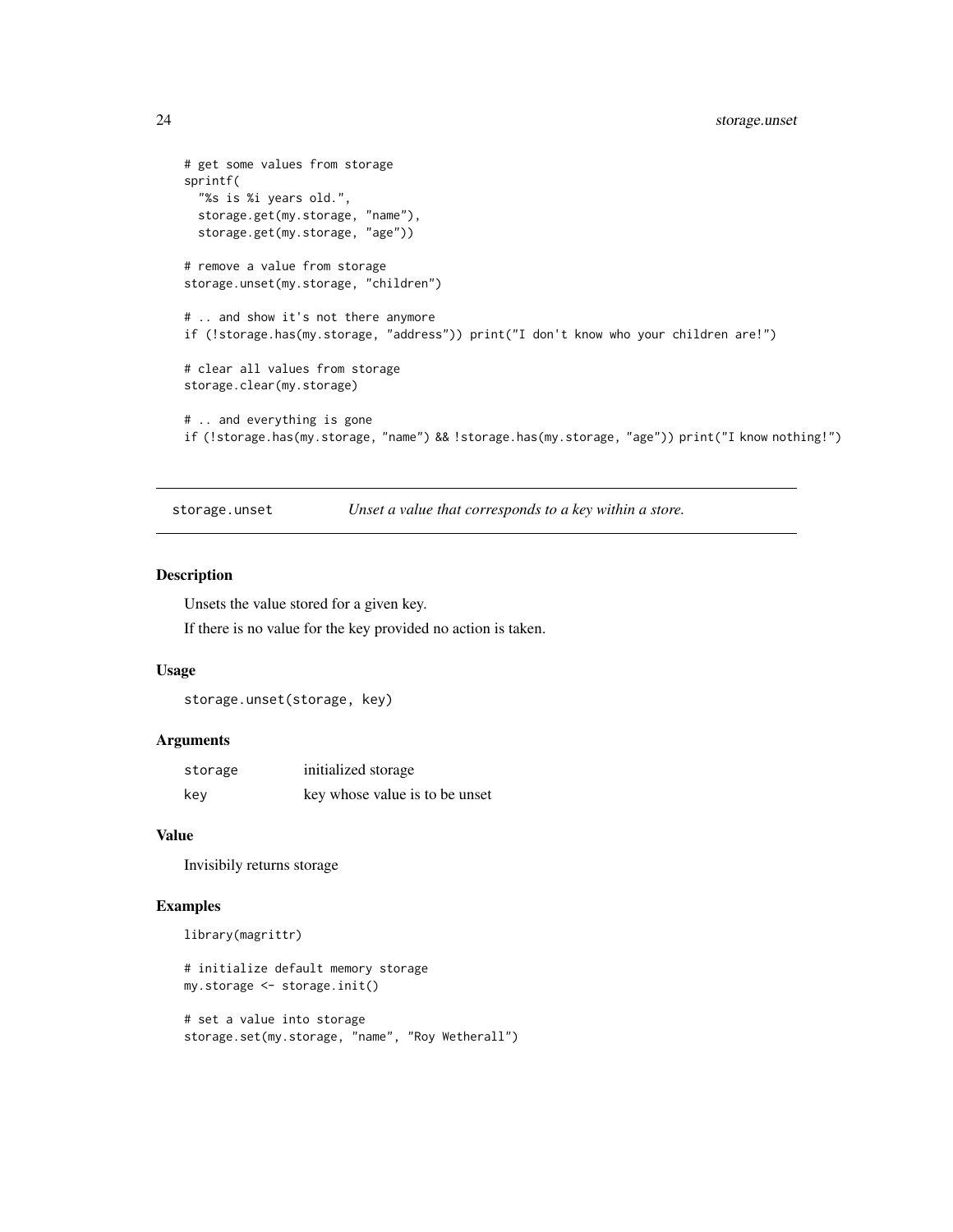<span id="page-24-0"></span>storage.unset.default 25

```
# .. and some more
my.storage %>%
  storage.set("age", 45) %>%
  storage.set("alive", TRUE) %>%
  storage.set("children", c("Peter", "Grace", "Lucy"))
# check a key has been set
if (storage.has(my.storage, "name")) print("I know your name!")
# .. and that a key hasn't been set
if (!storage.has(my.storage, "address")) print("I don't know where you live!")
# get some values from storage
sprintf(
  "%s is %i years old.",
  storage.get(my.storage, "name"),
  storage.get(my.storage, "age"))
# remove a value from storage
storage.unset(my.storage, "children")
# .. and show it's not there anymore
if (!storage.has(my.storage, "address")) print("I don't know who your children are!")
# clear all values from storage
storage.clear(my.storage)
# .. and everything is gone
if (!storage.has(my.storage, "name") && !storage.has(my.storage, "age")) print("I know nothing!")
```
storage.unset.default *Unset a value that corresponds to a key within a memory store.*

# Description

Unsets the value stored for a given key.

If there is no value for the key provided no action is taken.

# Usage

```
## Default S3 method:
storage.unset(storage, key)
```
#### Arguments

| storage | initialized storage            |
|---------|--------------------------------|
| kev     | key whose value is to be unset |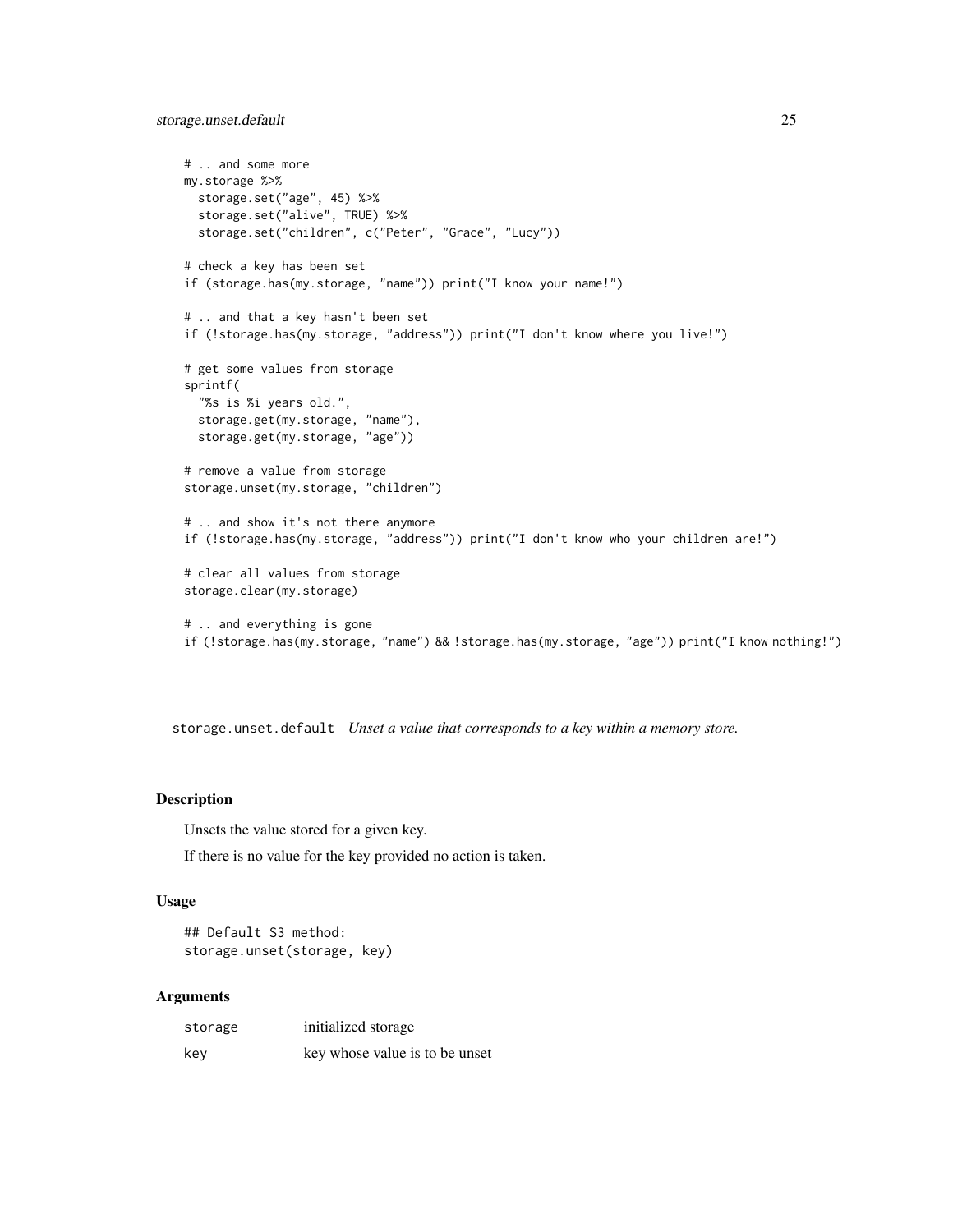#### Value

Invisibily returns storage

```
library(magrittr)
# initialize default memory storage
my.storage <- storage.init()
# set a value into storage
storage.set(my.storage, "name", "Roy Wetherall")
# .. and some more
my.storage %>%
 storage.set("age", 45) %>%
  storage.set("alive", TRUE) %>%
  storage.set("children", c("Peter", "Grace", "Lucy"))
# check a key has been set
if (storage.has(my.storage, "name")) print("I know your name!")
# .. and that a key hasn't been set
if (!storage.has(my.storage, "address")) print("I don't know where you live!")
# get some values from storage
sprintf(
  "%s is %i years old.",
  storage.get(my.storage, "name"),
  storage.get(my.storage, "age"))
# remove a value from storage
storage.unset(my.storage, "children")
# .. and show it's not there anymore
if (!storage.has(my.storage, "address")) print("I don't know who your children are!")
# clear all values from storage
storage.clear(my.storage)
# .. and everything is gone
```

```
if (!storage.has(my.storage, "name") && !storage.has(my.storage, "age")) print("I know nothing!")
```